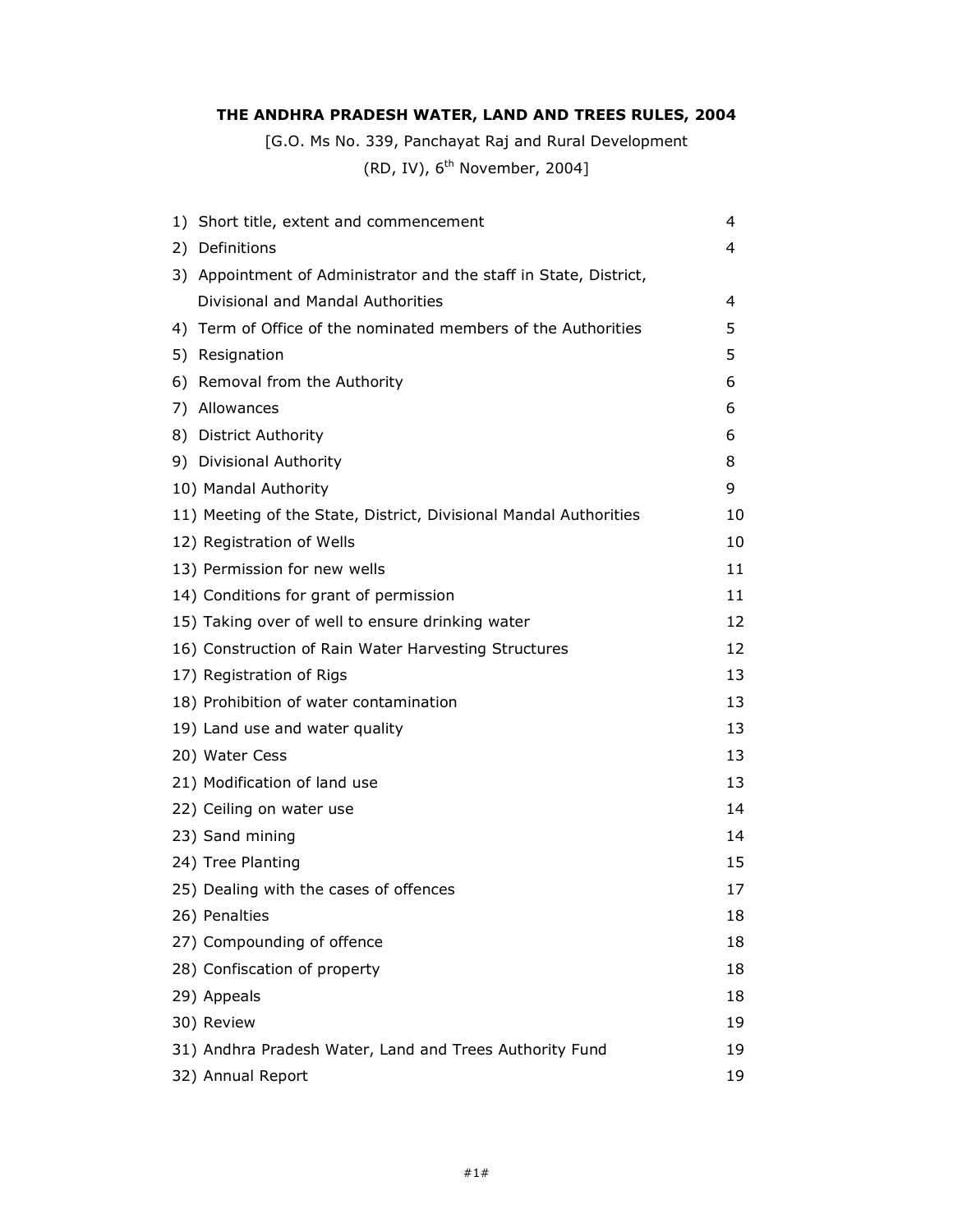| Form $-1$                                                         |    |
|-------------------------------------------------------------------|----|
| Registration of Wells                                             | 20 |
| Form $-2$                                                         |    |
| Application for digging a new well for agricultural &             | 21 |
| drinking water purposes                                           |    |
| Form $-3$                                                         |    |
| Permission for digging an Agricultural well / Drinking water well | 23 |
| Form $-4$                                                         |    |
| Rejection Order of the Designated Officer                         | 24 |
| Form $-5$                                                         |    |
| Application for digging a new well for Industrial / other use     | 24 |
| Form $-6$                                                         |    |
| Permission for digging a well for Industrial / Other use          | 25 |
| Form $-6A$                                                        |    |
| Rejection Order of the Digging Officer                            | 26 |
| Form $-7$                                                         |    |
| Offence Report                                                    | 27 |
| Form $-8$                                                         |    |
| List of Seizures                                                  | 27 |
| Form $-9$                                                         |    |
| Certificate of Safe Custody                                       | 28 |
| Form $-10$                                                        |    |
| Compounding Order                                                 | 29 |
| Form $-11$                                                        |    |
| Receipt for Compounding Fee                                       | 30 |
| Form $-12$                                                        |    |
| <b>Abstract of Accounts</b>                                       | 31 |
| Form $-13$                                                        |    |
| Application for permission for Felling Trees                      | 31 |
| Form $-14$                                                        |    |
| Permission for felling tree / trees                               | 32 |
| Form $-15$                                                        |    |
| Application for Registration of Drilling Rigs / Hand boring sets  | 33 |
| Form $-16$                                                        |    |
| Registration of Rigs / Hand boring sets                           | 34 |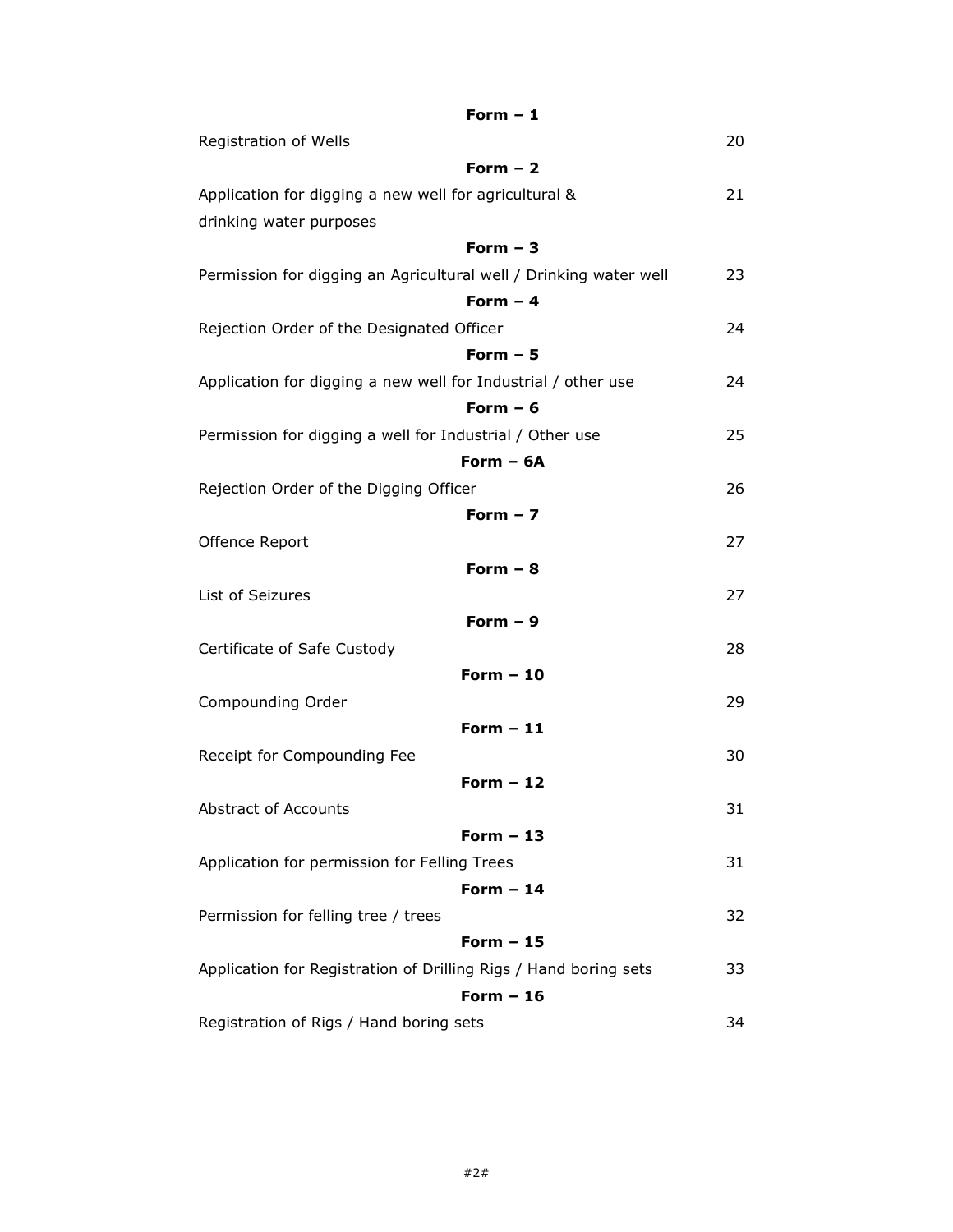# NOTIFICATIONS

| 1. Commencement of The Andhra Pradesh Water, Land and Trees                              | 35 |
|------------------------------------------------------------------------------------------|----|
| Act 2002 w.e.f 19.04.2002                                                                |    |
| 2. Constitution of Andhra Pradesh Water, Land, Trees Authority                           | 35 |
| [G.O.Ms.No. 240, Panchayat Raj & Rural Development (RD-IV), 25 <sup>th</sup> June, 2002] |    |
| 3. Constitution of Water, Land, Trees Authority at the District /                        | 37 |
| Mandal Level in the State                                                                |    |
| [G.O.Ms.No. 240, Panchayat Raj & Rural Development (RD-IV), 25 <sup>th</sup> June, 2002] |    |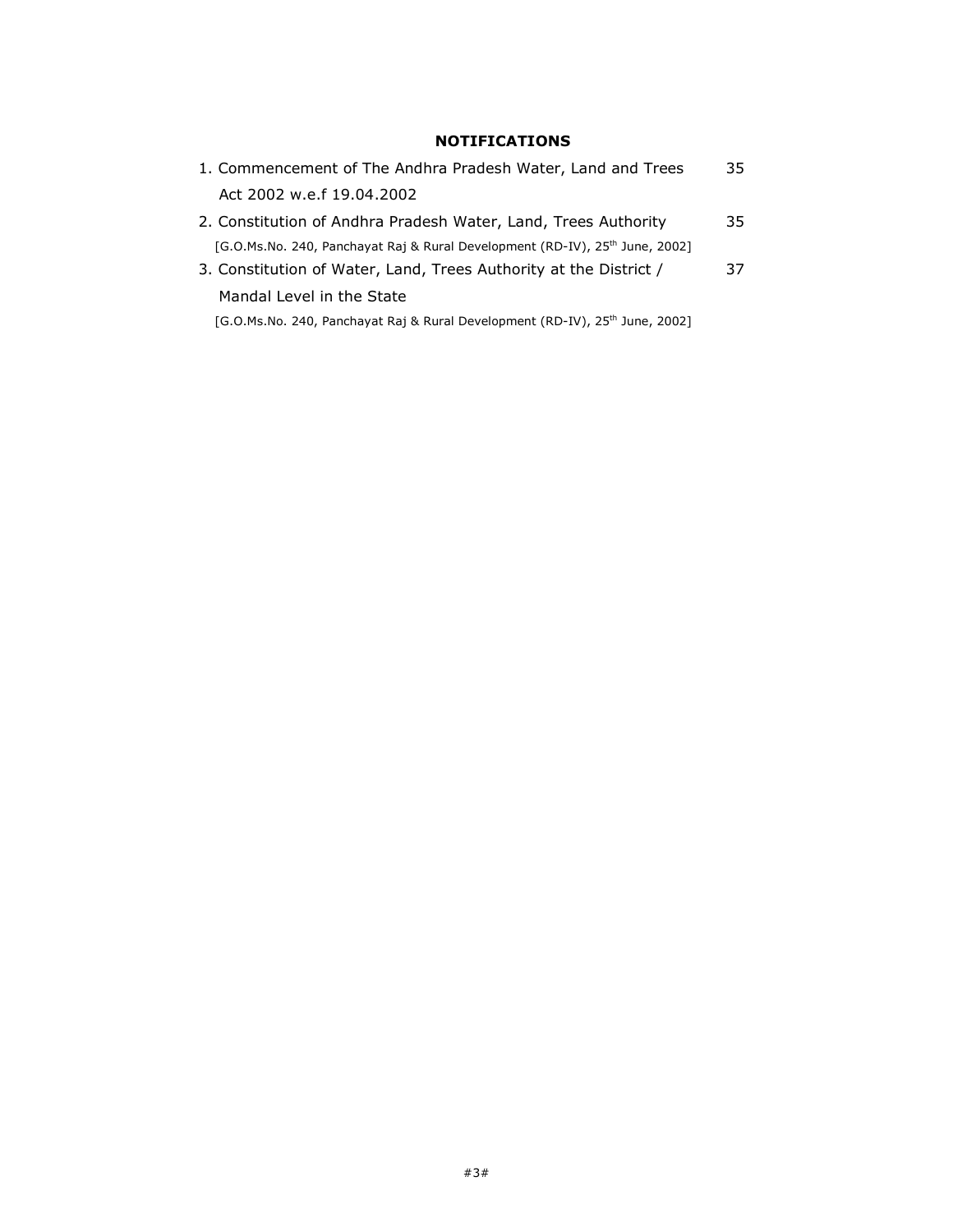#### THE ANDHRA PRADESH WATER, LAND AND TREES RULES, 2004

[G.O.Ms. No. 339, Panchayat Raj and Rural Development (RD. IV), 6<sup>th</sup> November, 2004]

 In exercise of the powers conferred by sub-section (1) of Sec. 45 of the Andhra Pradesh Water, Land Trees Act, 2002 (Andhra Pradesh Act 10 of 2002), and in super session of the rules issued in G.O.Ms. No. 224, PR&RD Dt.: 15<sup>th</sup> June, 2002 the Governor of Andhra Pradesh hereby makes the following rules to promote water conservation and tree cover and to regulate the exploitation and use of ground and surface water for protection and conservation of water sources, land and matters connected therewith or incidental thereto in the State of Andhra Pradesh.

#### RULES

#### 1. Short title, extent and commencement:-

- (1) These rules may be called The Andhra Pradesh Water, Land and Trees Rules, 2004.
- (2) They extend to the whole of Andhra Pradesh State.
- (3) They shall come in to force from the date of publication in Andhra Pradesh Gazette.

## 2. Definitions:-

In these rules, unless the context otherwise requires:-

- (1) "Act" means the Andhra Pradesh Water, Land and Trees Act, 2004;
- (2) "Authority" means the Andhra Pradesh State Water, Land and Trees Authority constituted under Section 3 of the Act:
- (3) "Member-Secretary' means the Member –Secretary of the Andhra Pradesh State Water, Land and Trees Authority;
- (4) Words and Expressions used but not defined in these rules shall have the same meaning assigned to them in the Act.

# 3. Appointment of Administrator and the staff in State, District and Mandal Authorities:-

(1) (i) The Government may designate officers as Administrator who shall assist the Authority in discharging its duties.

(ii) The Authority may take on deputation such other officers or members of staff subordinate to the Administrator either on contract basis or from the surplus manpower cell.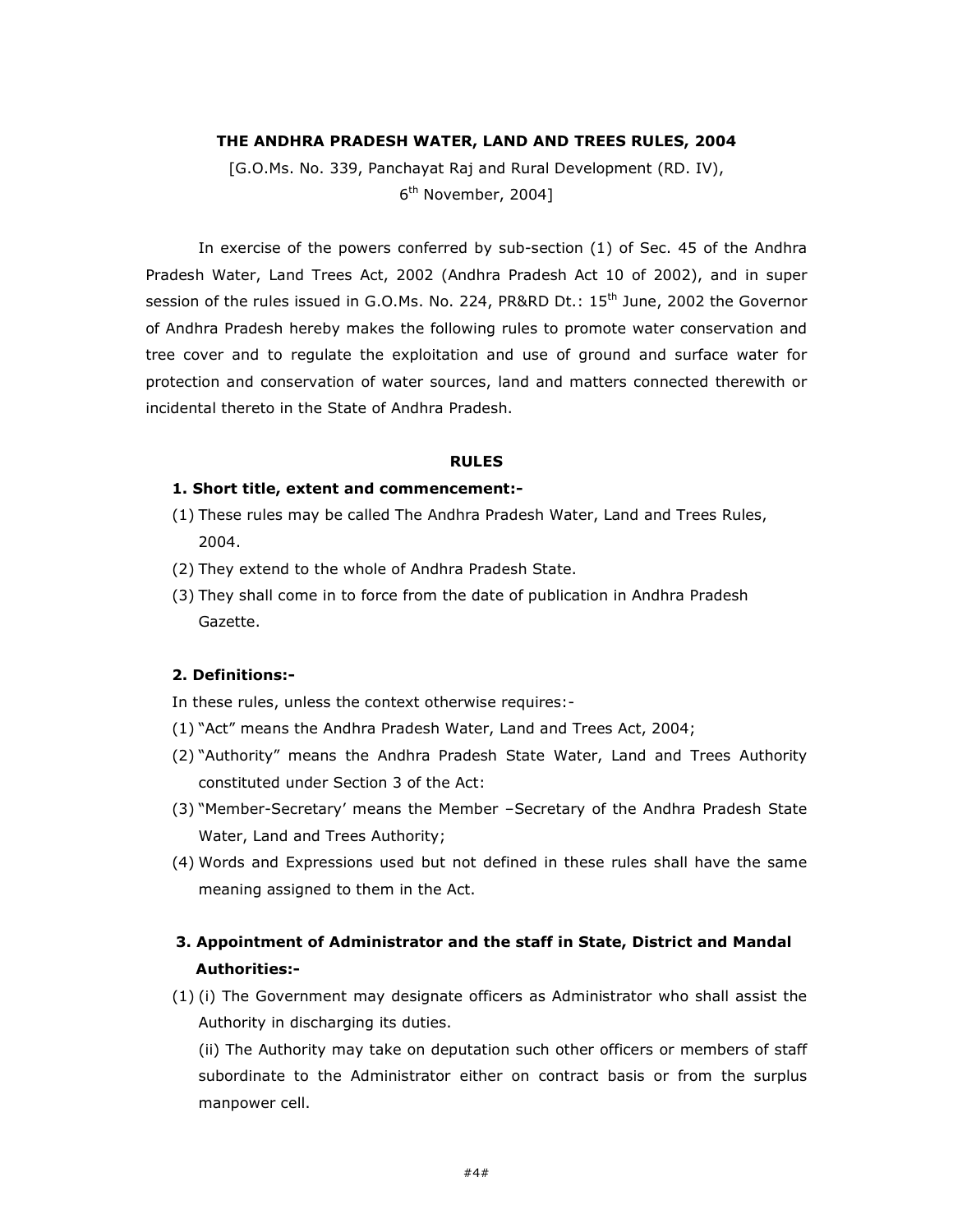- (2) The Member-Secretary of the District Authority shall assist the District Authority in its work and the District Authority may take on contract basis or from the surplus manpower cell such other officers or the staff to assist the Member-Secretary.
- (3) The Member-Secretary of the Divisional Authority shall assist the Divisional Authority in its work and the Divisional Authority may take on contract basis or from the surplus manpower cell such other officers or the staff to assist the Member-Secretary.
- (4) The Member-Secretary of the Mandal Authority shall assist the Mandal Authority in its work and the Mandal Authority may take on contract basis or from the surplus manpower cell such other officers or the staff to assist the Member-Secretary.
- (5) The Authority under the provisions of Section 5 of the Act, may designate the officers from the departments such as Ground Water, Rural Development Irrigation, Municipal Administration and Urban development, Panchayat Raj, Forest or any other department or agency as deemed necessary to work as Designated or Technical Officers for the purpose of the Act by a separate order.
- (6) The power of designating the officers at District and Mandal level may be delegated by the State Authority.

### 4.Terms of Office of the nominated members of the Authorities :-

The term of office of the nominated members of the Authority except those nominated under clause (k) of sub-section (2) of Section 3 shall be three (3) years from the date of their appointment.

#### 5. Resignation:-

- (1) A nominated member of the Authority may resign from his office by giving thirty (30) days notice to the Chairman.
- (2) The power to accept the resignation of a member shall vest with the Chairman who on accepting the resignation shall report to the Authority during it's next meeting.
- (3) Whenever a nominated member of the Authority resigns or dies or is removed from the office or becomes incapable of acting, Government may by notification in the Official Gazette appoint a person in the said vacancy.

Provided that a person so appointed in the said vacancy shall hold office only for the residue of the period.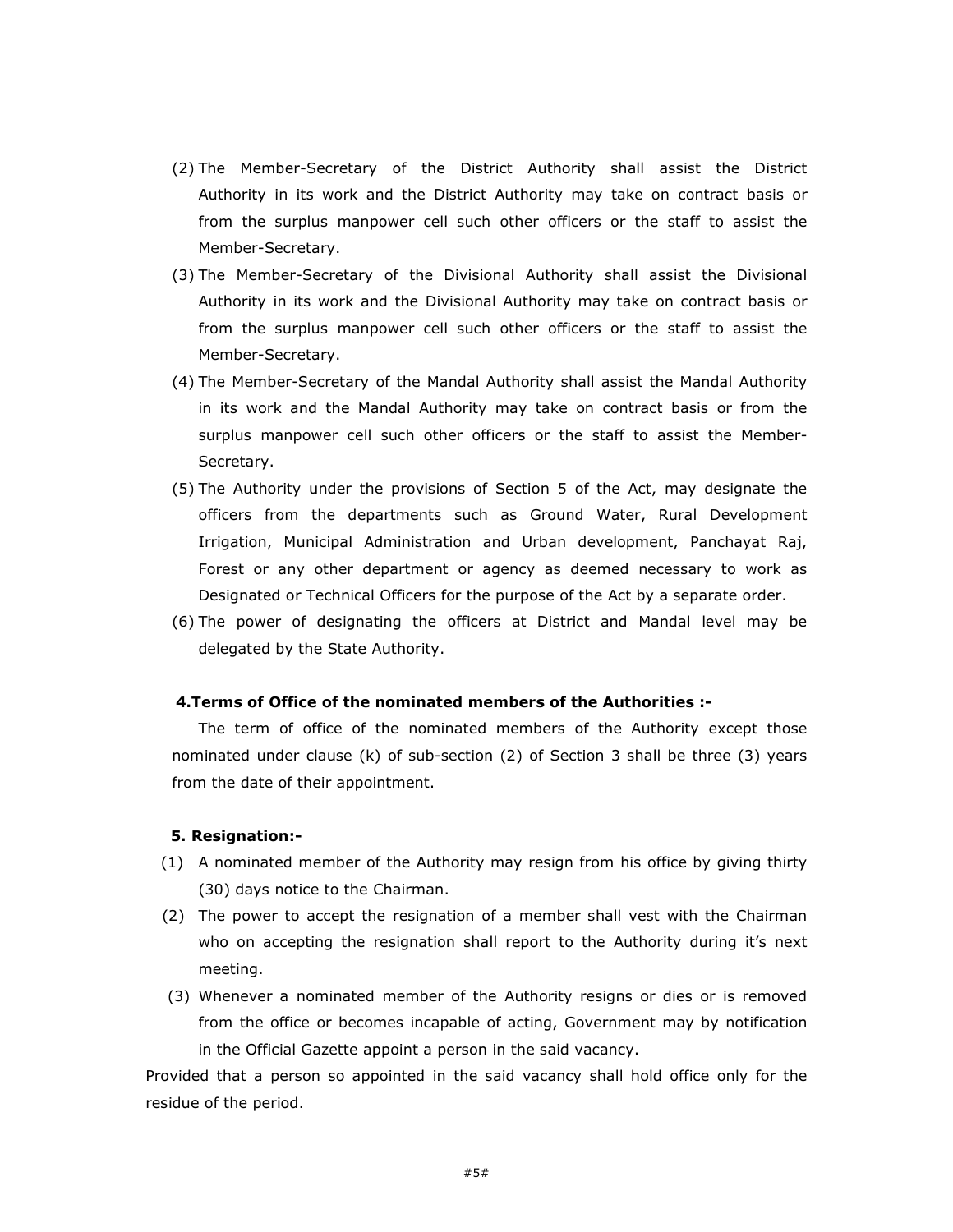### 6. Removal from the Authority :-

The Government may remove any non-official member from his office if he is of unsound mind, or convicted of a criminal offence involving moral turpitude, or fails to attend more than three successive meetings of the Authority without prior approval of the Chairman.

## 7. Allowances :-

- (1) The non-official members of the Authority shall be entitled to the travelling and daily allowances as admissible to Grade-1 Officers of the State attending the meetings or any other work assigned by the Authority. They should produce a certificated that they have not claimed Travelling Allowance and Dearness Allowance for the same period elsewhere.
- (2) The Authority may designate an officer of the Authority as the controlling officer in respect of payment of allowances.

### 8. District Authority :-

(1) The Government, may, by notification, in consultation with the State Authority constitute the District Authority as follows :-

| (a) The District Collector                  | Ex-Officio Chairman |
|---------------------------------------------|---------------------|
| (b) One Member of Parliament and two        | Ex-Officio Member   |
| members of the Legislative Assembly         |                     |
| as nominated by the Government. Out         |                     |
| of two Members of Legislative               |                     |
| Assembly, one shall be preferably           |                     |
| from main opposition political party.       |                     |
| (c) Three Mandal Parishad Presidents and    | Ex-Officio Member   |
| two Zilla Parishad Territorial Constituency |                     |
| members to be nominated by the Ex-officio   |                     |
| Chairman of the District Authority          |                     |
| (d) Joint Director, Agriculture Department  |                     |
| (e) Superintending Engineer, Irrigation     | Ex-Officio Member   |
| Department                                  | Ex-Officio Member   |
| (f) Superintending Engineer, Rural Water    |                     |
| Supply Department                           | Ex-Officio Member   |
| (g) Deputy Director, Ground Water           |                     |
| Department                                  | Ex-Officio Member   |
| (h) Deputy Director, Mines and Geology      |                     |
| Department                                  | Ex-Officio Member   |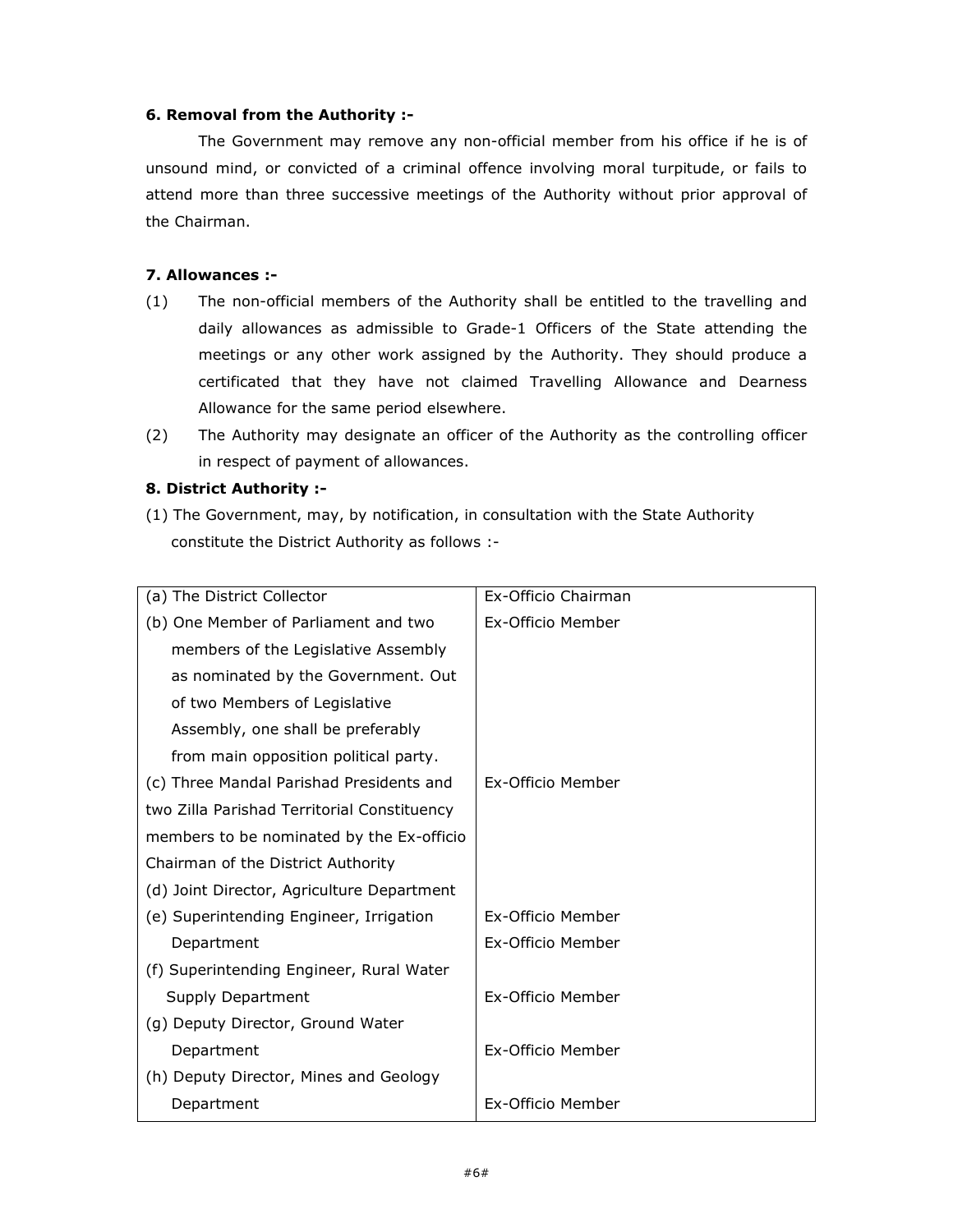| (i) Deputy Conservator of Forests        |                             |
|------------------------------------------|-----------------------------|
| (Planning and Extension).                | Ex-Officio Member           |
| (j) Project Officer / Integrated Tribal  |                             |
| Development Agency / MADA / PTG.         | Ex-Officio Member           |
| (k) Regional Officer, Andhra Pradesh     |                             |
| Pollution Control Board.                 | Ex-Officio Member           |
| (I) District Panchayat Officer           |                             |
| (m) An official from Hyderabad           | Ex-Officio Member           |
| Metropolitan Water and Sewerage          | Ex-Officio Member           |
| Board, in respect of Rangareddy and      |                             |
| Hyderabad District.                      |                             |
| (n) Municipal Commissioner of Head       |                             |
| Quarter Municipality.                    | Ex-Officio Member           |
| (o) Other Non-Official persons not       |                             |
| exceeding five, who in the opinion of    | Non-Official Members        |
| the Ex-officio Chairman of the District  |                             |
| Authority are interested in the          |                             |
| conservation of natural resources of     |                             |
| which one shall belong to Scheduled      |                             |
| Caste, one to the Scheduled Tribe        |                             |
| and one shall be a Woman.                |                             |
| (p) Director, Urban Forestry, HUDA in    |                             |
| respect of Hyderabad and                 | Ex-Officio Member           |
| Rangareddy Districts.                    |                             |
| (q) Project Director, Drought Prone Area |                             |
| Programme / District Water               | Ex-Officio Member-Secretary |
| Management Agency.                       |                             |

- (2) The term of the office of Non-Official Members shall be three years from the date of appointment and they are entitled to the allowances as admissible to Grade – 1 officers of the State.
- (3) Resignation or removal of the members of the District Authority shall be governed in the same manner as prescribed under rules 5 and 6 of these rules.
- (4) The quorum to conduct a meeting of the District Authority shall be one third of the total number of the members.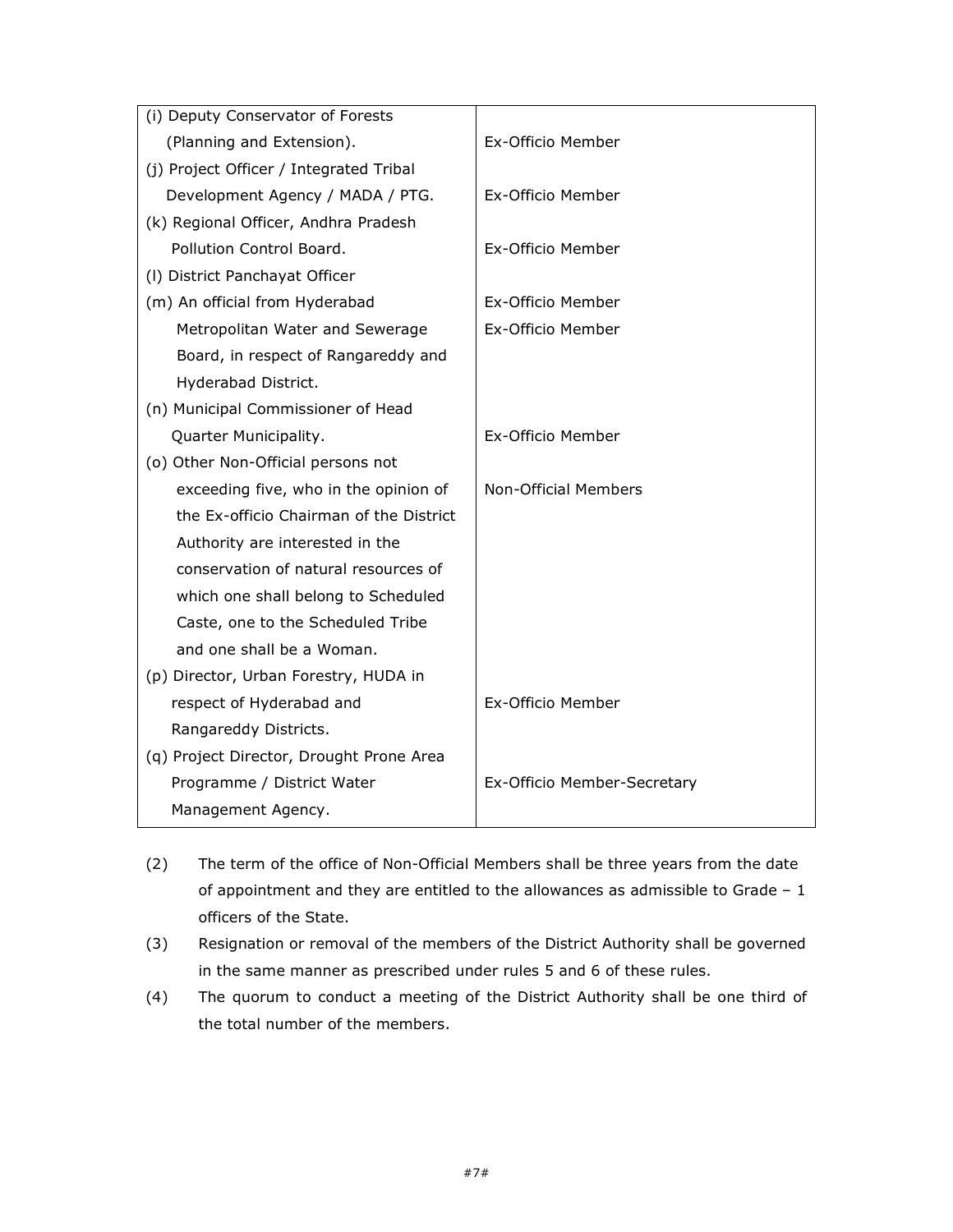# 9. Divisional Authority :-

(1) The Government may, by notification constitute the Divisional Authority as follows:-

| (a) | The R.D.O / Sub-Collector                             | Ex-Officio Chairman      |
|-----|-------------------------------------------------------|--------------------------|
| (b) | Three Mandal Parishad Presidents and Two Zilla        | Ex-Officio Member        |
|     | Parishad Territorial Constituency members to be       |                          |
|     | nominated by the Ex-Officio Chairman of the District  |                          |
|     | Authority.                                            |                          |
| (c) | Deputy Director of Agriculture, (having jurisdiction) | Ex-Officio Member        |
| (d) | Executive Engineer, Irrigation (having jurisdiction)  | <b>Fx-Officio Member</b> |
| (e) | Executive Engineer, Rural Water Supply (having        | Ex-Officio Member        |
|     | jurisdiction)                                         |                          |
| (f) | Geologist of Ground Water Dept.                       | Ex-Officio Member        |
| (g) | An officer from Mines and Geology Dept.               | Ex-Officio Member        |
| (h) | Forest Range Officer (having jurisdiction)            | Ex-Officio Member        |
| (i) | An officer from AP TRANSCO                            | <b>Fx-Officio Member</b> |
| (j) | Divisional level Panchayat Officer (having            | Ex-Officio Member        |
|     | jurisdiction)                                         |                          |
| (k) | Commissioner municipality (having jurisdiction)       | Ex-Officio Member        |

(2) The quorum to conduct a meeting of the Divisional Authority shall be one third of the total number of the members.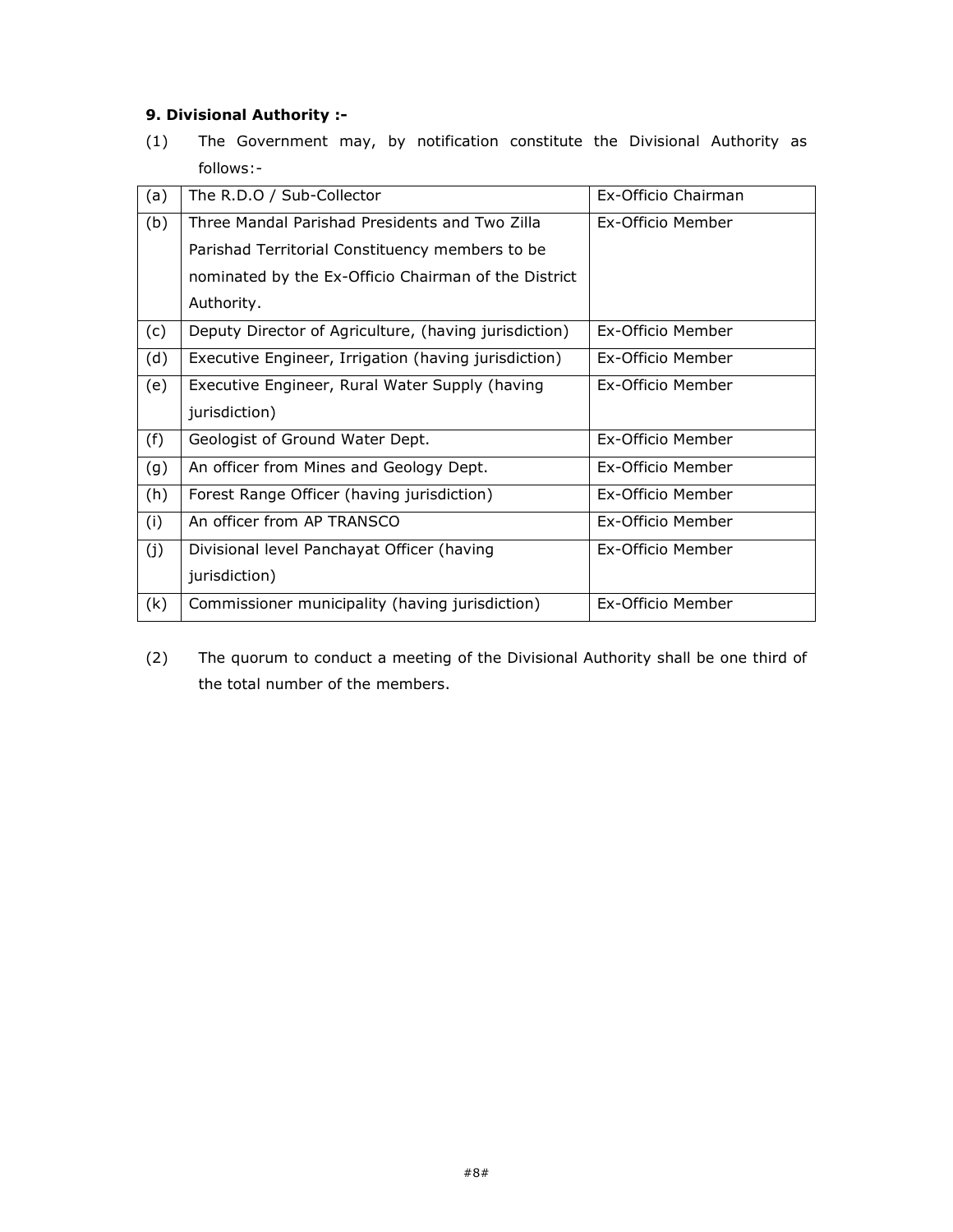# 10. Mandal Authority :-

(1) The Government may by notification constitute the Mandal Authority as follows :-

| (a) | Mandal Revenue Officer of the concerned Mandal        | Ex-Officio Chairman        |
|-----|-------------------------------------------------------|----------------------------|
| (b) | Mandal Development Officer                            | Ex-Officio Vice - Chairman |
| (c) | Sarpanch of the Mandal Headquarter Gram               | Ex-Officio Member          |
|     | Panchayat                                             |                            |
| (d) | Two Mandal Parishad Territorial Constituency          | Ex-Officio Member          |
|     | Members of the concerned mandal to be nominated       |                            |
|     | by the Ex-officio Chairman of the Mandal Authority    |                            |
|     | with the approval of Ex-Officio Chairman of the       |                            |
|     | <b>District Authority</b>                             |                            |
| (e) | Assistant Executive Engineer, Irrigation              | Ex-Officio Member          |
|     | Department                                            |                            |
| (f) | An Officer from Ground Water Department               | Ex-Officio Member          |
| (g) | Assistant Director, Agriculture Department            | Ex-Officio Member          |
| (h) | Assistant Project Director, Integrated Tribal         | Ex-Officio Member          |
|     | Development Agency                                    |                            |
| (i) | Forest Section Officer (having jurisdiction)          | Ex-Officio Member          |
| (i) | Three non-official members, of whom, one shall be     | Non-Official Member        |
|     | a woman, who in the opinion of the Ex-Officio         |                            |
|     | Chairman of Mandal Authority are interested in        |                            |
|     | conservation of natural resources or Presidents of    |                            |
|     | the Water Users Association or Vana Samrakshan        |                            |
|     | Samithi or Watershed Association with the approval    |                            |
|     | of the Ex-officio Chairman of the District Authority. |                            |
| (k) | An official from TRANSCO having jurisdiction          | Ex-Officio Member          |
| (1) | Assistant Executive Engineer, Rural Water Supply      | Ex-Officio Member-         |
|     |                                                       | Secretary                  |
| (m) | Municipal Commissioner (if mandal head quarter        | Ex-Officio Member          |
|     | happens to be municipality)                           |                            |

Note:- In the Scheduled Areas, a Scheduled Tribe candidate shall be nominated. In the predominantly Scheduled Caste Mandal, one of the members shall be from Scheduled Caste.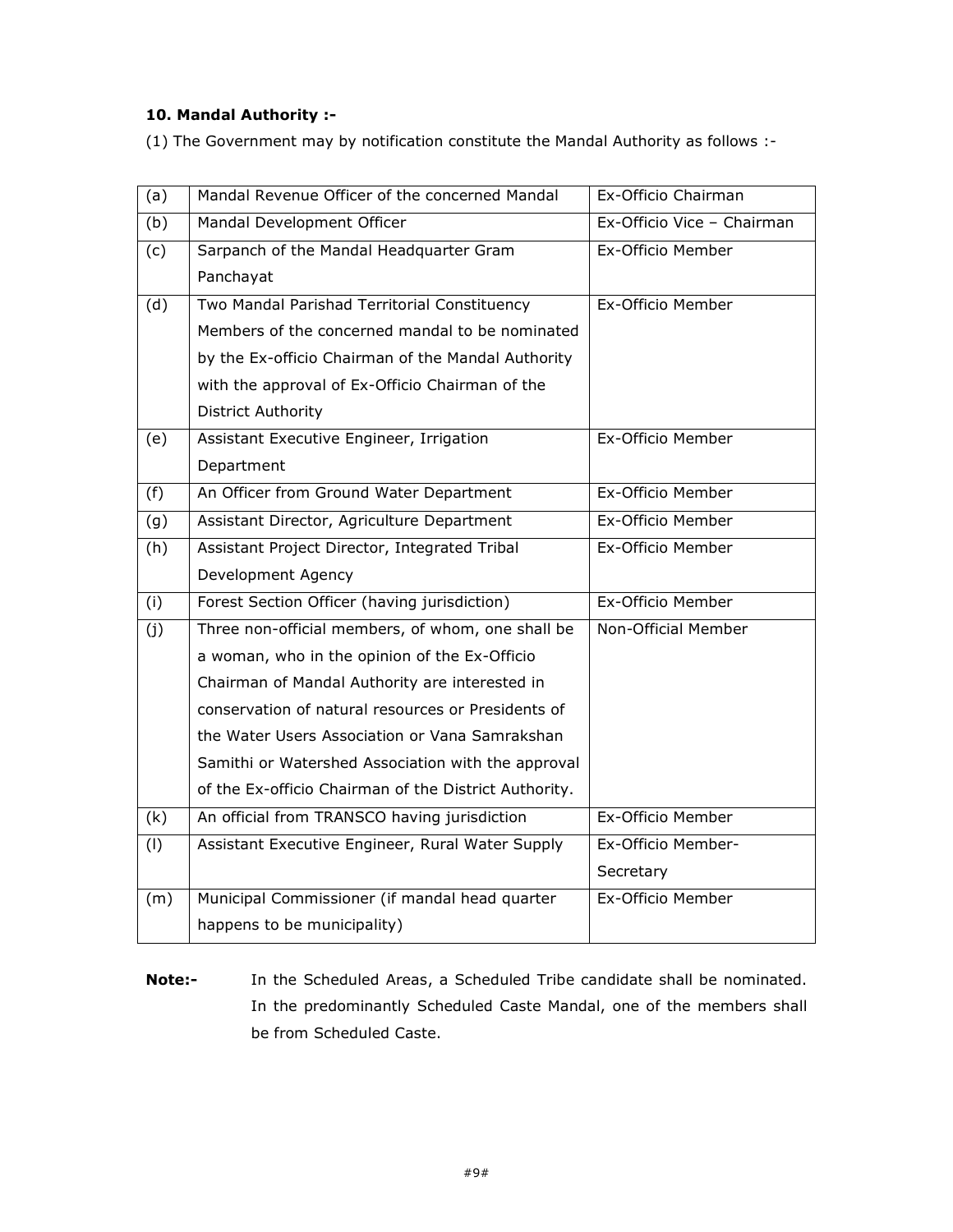- (2) The term of the officer of Non-Official members shall be three years from the date of appointment.
- (3) The Mandal Authority shall conduct meetings at least once in a month and perform such functions as delegated under Section 6 and prescribed under Section 3(6) of the Act, and also other functions as directed by the Government. The Mandal Authority may utilize the services of the Designated Officers and technical officers in discharging of its functions.
- (4) The quorum to conduct meeting of the Mandal Authority shall be one third of the total number of the members.

### 11. Meeting of the State, District and Mandal Authorities :-

- (1) The time, date and place of the meeting of the State, District, Divisional and Mandal Authorities shall be fixed by the Member-Secretary of the respective authorities with the approval of its Chairman.
- (2) The District Authority may conduct meetings and perform such functions as delegated under Section 7 and prescribed under sub-section (6) of Section 3 of the Act and other functions as directed by the Government and will report to the State Authority. The District Authority may utilize the services of the Designated Officers and Technical Officers in discharging of its functions.
- (3) Seven clear days notice of an ordinary meeting and three clear days notice of a special meeting along with the agenda notes if any, shall be given by the Member-Secretary to the members.
- (4) Any particular meeting may adjourn from day-to-day or to any particular day and no fresh notice shall be required for an adjourned meeting.
- (5) All decisions in a meeting shall be decided by a majority of votes of the members present, Voting shall be by raising of hands in favour of the proposal. In case of equality of votes the Presiding Officer shall have a casting vote.
- (6) The Authority may Co-Opt any person as an observer for a particular meeting or period who shall have no voting rights.

#### 12. Registration of Wells :-

 Every owner of the well shall register the well as per the sub-section (2) of Sec. 8 of the Act by an application giving details as in Form-1 appended to these rules and by paying fee as fixed by the Authority having jurisdiction from time to time. The Town Planning Department of Municipal Corporation, Municipalities, Hyderabad Water Supply and Sewerage Board, Village Secretaries of the Gram Panchayaths shall facilitate registration of all existing wells in their jurisdiction. The details should be entered in a register as prescribed in Form 1 appended to these rules.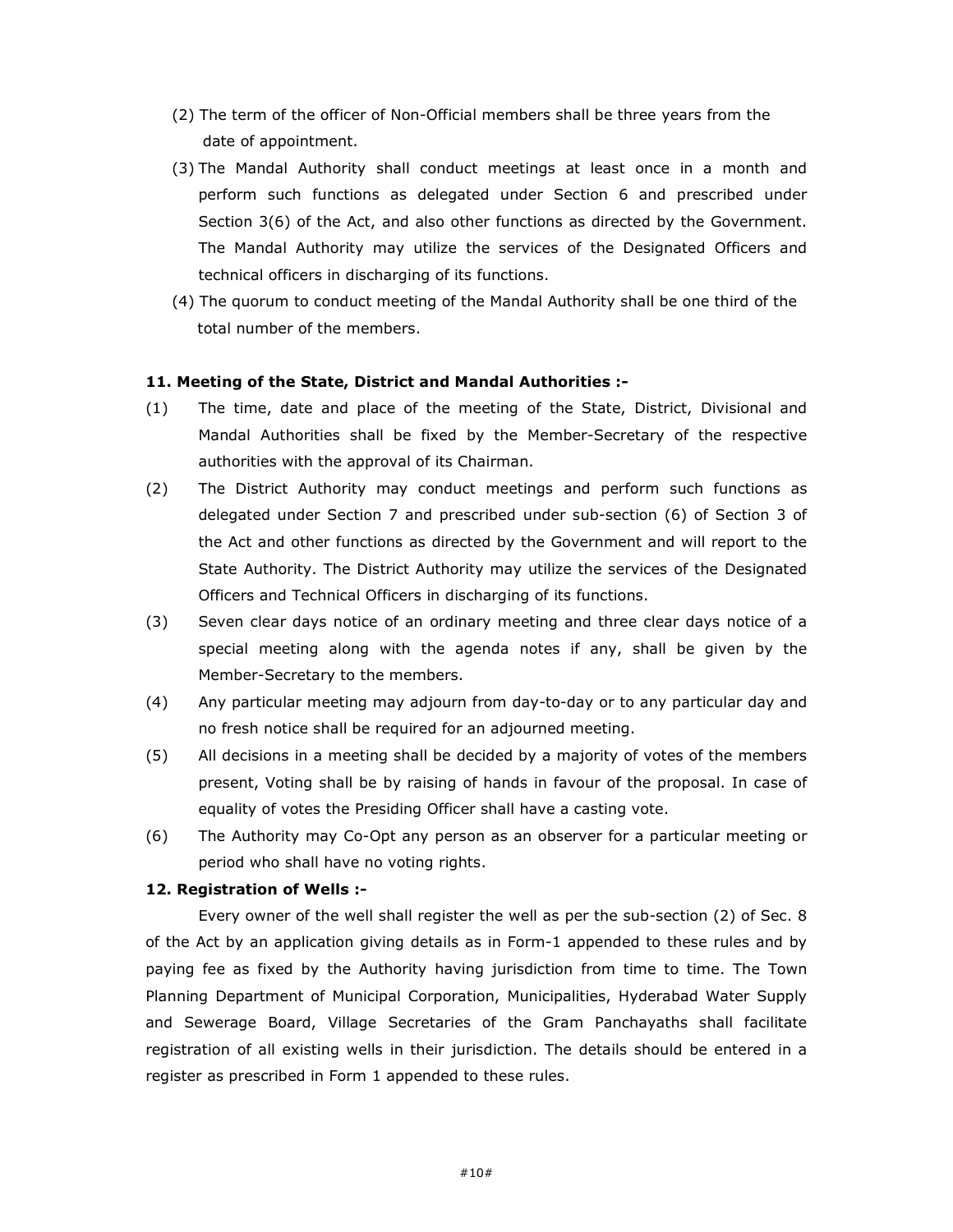#### 13. Permission for new wells :-

(1) (i) Any person or institution desiring to dig a new well of any kind in their premises should submit to the Authority having jurisdiction over the area, an application in Form 2 and 5 as the case may be appended to these rules together with a fee as fixed by the authority from time to time. Application duly filled in can also be given to concerned village secretary who shall pass it on to mandal authority within two days. The Authority shall process the application with the help of the Designated Officer. The Designated Officer after examining the application shall satisfy himself about the compliance of the various provisions of the Andhra Pradesh Water, Land and Trees Act, 2002 and give his recommendation to the Authority and the said Authority shall dispose off the application within fifteen days of receipt of the application. The Designated Officer while giving recommendation shall comply with the relevant provision of the Act. Wherever necessary, the District Authority shall take the opinion of the Technical Officer of the area. Every order for permission shall be in Form 3 and 6 as the case may be appended to these rules;

 (ii) The mandal authority on receipt of application for drilling new wells in Form 2 and 5 as the case may be will refer the matter simultaneously for feasibility certificate and for power supply to respective agencies in the mandal authority and obtain the required information and dispose of the application on the basis of the reports from Andhra Pradesh Transmission Corporation (APTRANSCO) and the Ground Water Department within 2 weeks. It is the responsibility of officials of APTRANSCO and Ground Water Department to submit their reports to mandal authority in prescribed timed. Single window approach is followed to help the people.

Provided that before issuing the permission the applicant has to pay prescribed amount through a D.D towards insurance premium, in respect of agricultural wells.

(2) The fee shall be paid through a demand draft drawn in favour of "The Andhra Pradesh Water, Land and Trees Authority Fund" payable at the headquarters of the respective Authority.

#### 14. Conditions for grant of permission :-

 The permission for grant of sinking of well under the Andhra Pradesh Water, Land Trees Act, 2002 shall be subject to the following conditions, namely :-

(1) That the sinking of the well should not violate any provisions of the Act.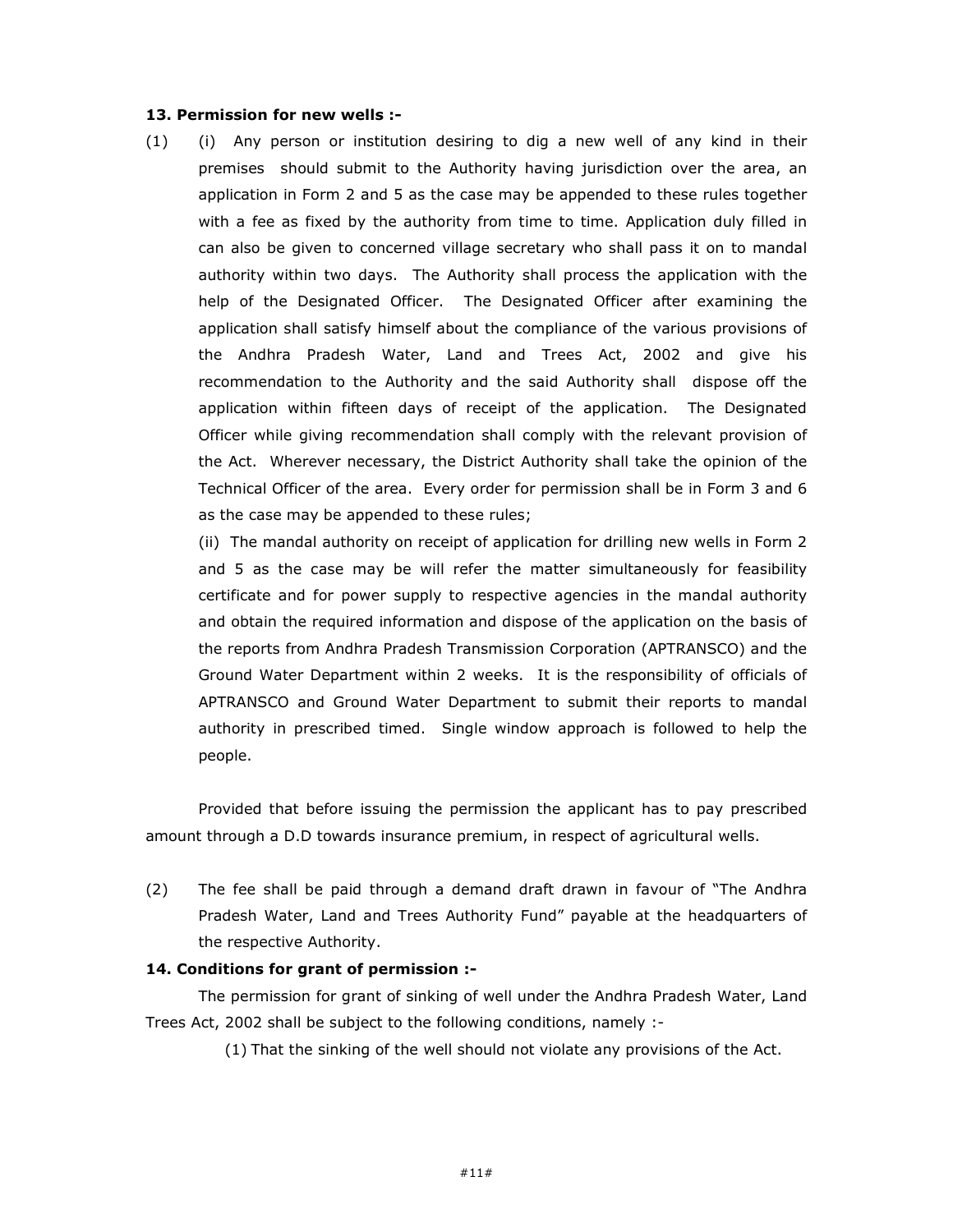- (2) That the Authority reserves its right to take such measures necessary for preservation and control of water including an order for closure of the well; and
- (3) That the persons sinking the well shall furnish necessary information as and when required by the Authority in such form as may be prescribed and bound by the orders of the Authority with regard to the drawing of water including imposition of condition of hours of drawing of water .

#### 15. Taking over of well to ensure drinking water :-

- (1) The Authority may by a general or special order shall authorize the Designated Officer to identify such wells as required to ensure supply of drinking water to local population and shall take over such wells.
- (2) On identification of the wells, the Designated Officer shall serve or cause to serve an order of requisition on the owner of the well specifying the period of such requisition. The Designated Officer for sufficient reasons, may extend such period of requisition.
- (3) On requisition, the owner of the well shall not draw water for any other purpose other than drinking for his own use.
- (4) If the well so requisitioned is the only source of irrigation and if the owner is solely dependent on agriculture for his livelihood, the owner shall be compensated for the loss of livelihood. The quantum of compensation shall be decided by the District Collector in consultation with the Agriculture Department based on the crops raised during the same period in the previous three years by the owner utilizing the water from the well.

## 16. Construction of Rain Water Harvesting Structures :-

The construction of the water harvesting structures in all existing and new residential, commercial, public and open areas shall be governed by the guidelines and schemes adopted by the respective urban and local bodies. They shall also be responsible for monitoring execution of the construction in accordance with the design and the scheme. The provisions of Section 17 of the Act shall be followed by the Urban and Local bodies.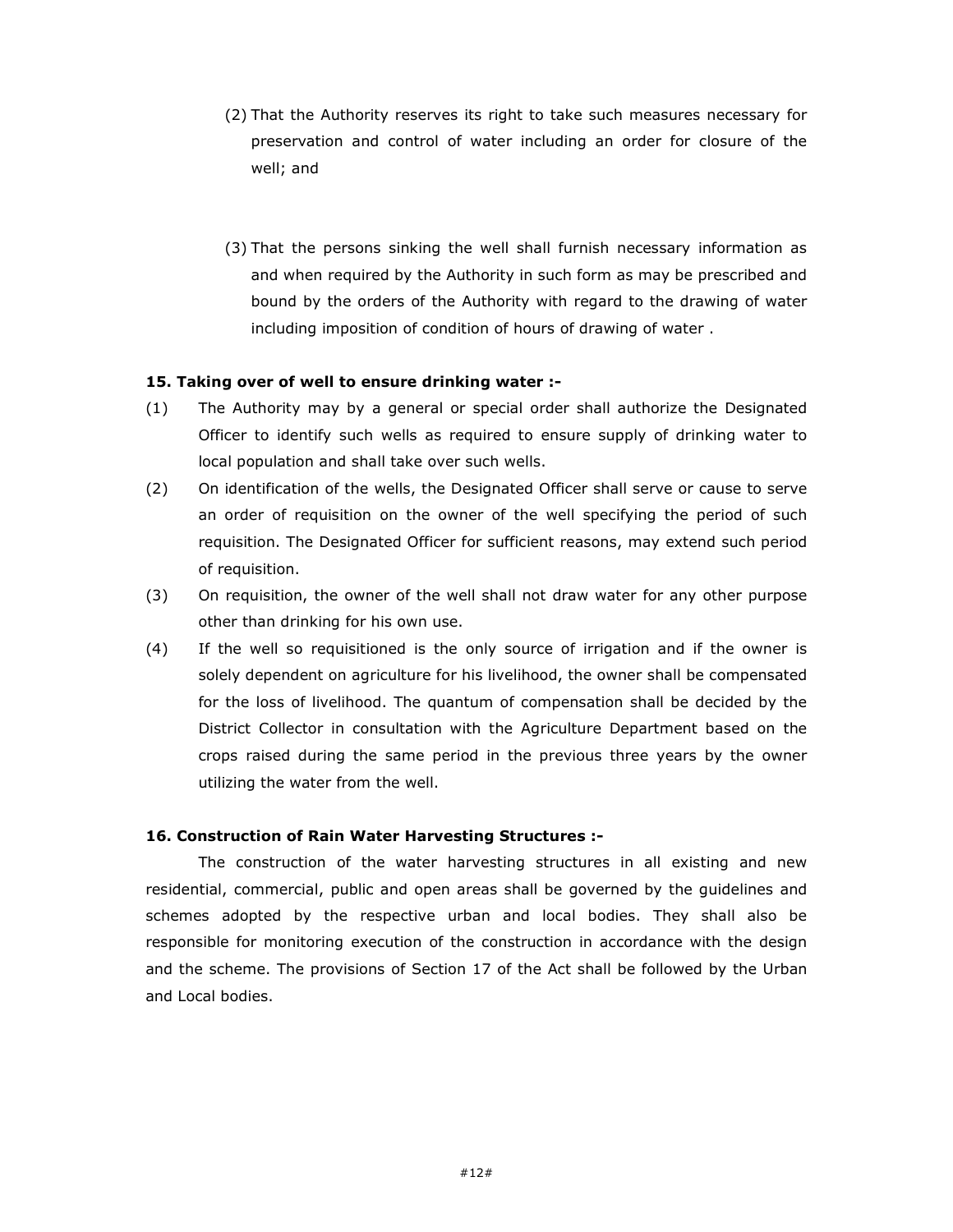#### 17. Registration of Rigs :-

Every rig owner or an operator operating or desiring to operate in the State of Andhra Pradesh shall register the rig with the Authority by paying the prescribed fee which shall be renewable for every two years. The application shall be made in Form 15 and the permission shall be given by the Authority in Form 16. The rig owners are required to display the Form 16 at all times upon the rig. Failure to register the rig shall be an offence and shall be dealt in accordance with rules.

#### 18. Prohibition of water contamination :-

The Authority shall restrict, regulate and prohibit storage and disposal of effluents by any person or industry, local body or aqua culture farm into any stream or well or sewer or on land to prevent and control contamination of ground water. The Authority may pass orders suo motu or based on representations received from public and after providing an opportunity to be heard to the affected parties and recording reasons in writing.

#### 19. Land use and water quality :-

 The Authority may impose restrictions and prohibit any industry and carrying out of any process and operations in any area to protect water and soil quality in the area. The Authority shall provide opportunity to be heard to the affected parties before passing any order and shall record reasons in writing.

**Explanation :** Power to issue orders under this rule includes power to order for -(i) shifting and closure of industry : and

(ii) prohibition or regulation of any process or operation.

#### 20. Water Cess:-

 The Authority may levy a cess on consumption of water and discharge of effluent by any industry, which is not covered under Schedule 1 of the Water Prevention and Control of Pollution Cess Act, 1977 and the amount of cess shall be as fixed by the Authority from time to time.

## 21. Modification of land use :-

(1) The authority or any designated officer or agency may direct the occupier of any land that land use shall be modified if the quality of the water coming from the land is not of acceptable quality compared to the standards prescribed by the Andhra Pradesh Pollution Control Board from time to time.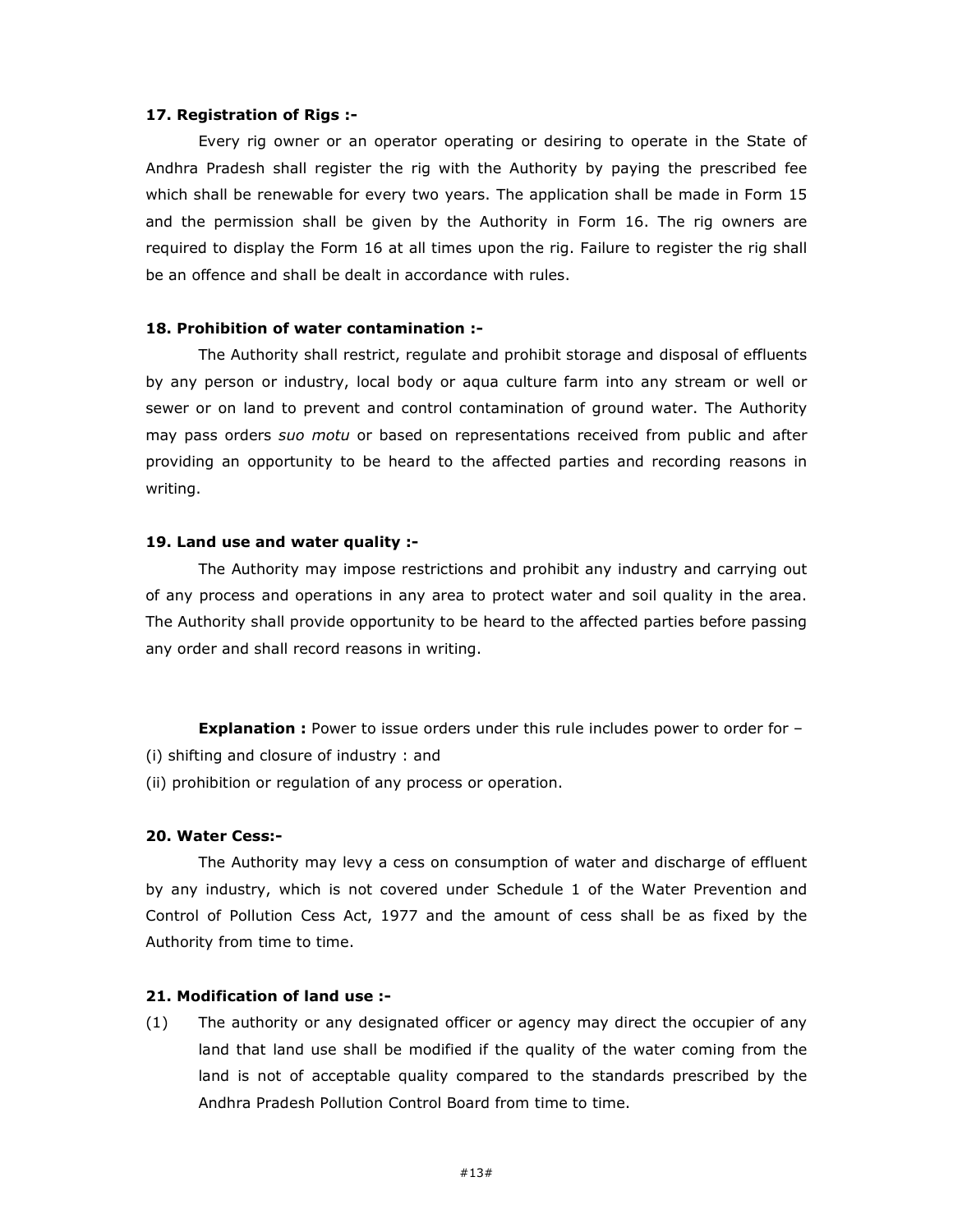- (2) No brick manufacturing shall be taken up in areas where the soil is prone to erosion and depletion.
- (3) Wherever coal based thermal power plants are in operation, all constructions within a radius of 10 Kilometers shall be taken up bricks made only with fly ash.

#### 22. Ceiling on water use :-

Industries shall not use fresh water in excess of maximum unit quantity specified by the Andhra Pradesh Pollution Control Board in consent orders issued under the Act, including for production – related purposes like dilution of effluents etc. The Andhra Pradesh Pollution Control Board may impose penalty upto the maximum permissible under the Act, in each case of proven violation of the consent condition.

#### 23. Sand mining :-

1. In areas where sand mining is affecting ground water regime, such of the areas shall be notified and transportation of sand shall be prohibited and mining and transportation of sand shall be banned in notified overexploited ground water micro basins / mandals and for other areas the following conditions shall apply for exploitation of sand.

- (1) (a) Sand mining shall not be permitted in notified areas except for local use in the Village or towns bordering the streams. Transportation of sand from these notified areas through mechanical means out of the local jurisdiction shall be banned.
	- (b) In IVth orders stream, sand mining shall be restricted to specified areas.
	- (c) In Vth order and above rivers, viz., Godavari, Krishna, Pennar etc., sand mining may be permitted without affecting the existing sources for Irrigation for drinking water or industrial purpose.
- (2) The sand leaseholders shall not carryout quarrying within 500m. of any existing structure such as bridges, dams, weirs or any other cross drainage structure.
- (3) Vehicles carrying sand shall not ply over the flood banks except at crossing points or bridges or on a metal road.
- (4) Permission to quarry sand shall not be granted within 500 Meters of any ground water extraction structures (s) either for irrigation or drinking water purposes.
- (5) The streams / rivers where the thickness of sand is quite good (more than 8.00 Meters) the depth of removal may be extended to 2.00 Meters but in no case beyond two meters.
- (6) Sand quarrying shall not be permitted within 15 meters or 1/5 of the width of the stream bed from the bank whichever is more.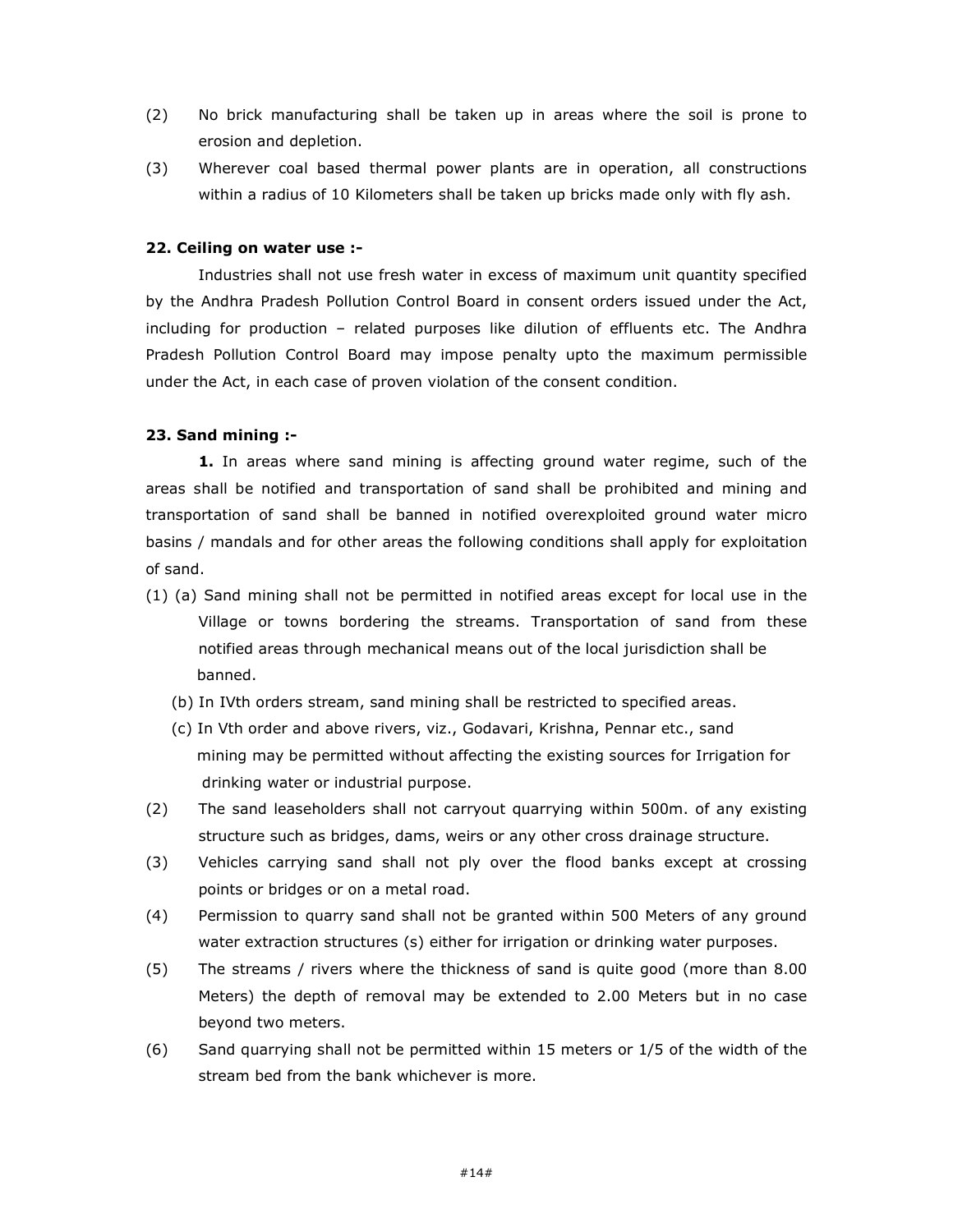- (7) Sand mining shall not be permitted in streams where the thickness of sand deposition is less than 2.00 meters.
- (8) The depth of removal of sand shall be restricted to one meter particularly in minor streams where the thickness is more than 3.00 meters and less than 8.00 meters.
- (9) The sand quarrying shall be restricted to depths above the water table recorded during monsoon and in no case effect / disturb the water table.
- (10) The quantity of sand deposited annually in every stream or river shall be monitored by establishing observation stations along the stream course.

**2.** The Ground Water Department shall take up joint inspection along with officials of Mines and Geology Department or other concerned departments whenever cases are referred to study the impact of sand mining in an area and shall give its recommendations.

## 24. Tree planting :-

(1) In every Municipal Corporation or Municipality or other local area, the number of trees to be planted and their subsequent maintenance shall be on the following scale:

(i) Residential areas :- Every household having above 100 square meters area shall plant at least small or medium variety in their premises as follows:

| Below 100 Square meters     | 3 trees                                  |
|-----------------------------|------------------------------------------|
| 101 to 200 Square meters    | 5 trees                                  |
| 201 to 300 Square meters    | 10 trees                                 |
| 301 square meters and above | 10 trees plus 5 trees for every increase |
|                             | of 100 Square meters.                    |

(ii) Commercial or institutional areas : Commercial establishments shall plant trees as follows :-

| Plot Area                 | No. of trees                               |
|---------------------------|--------------------------------------------|
| (1)                       | (2)                                        |
| Below 200 Square meters   |                                            |
| 201 to 500 Square meters  | 4                                          |
| 501 to 1000 Square meters | 6                                          |
| Above 1001 Square meters  | 6 trees plus 2 trees for every increase of |
|                           | 100 Square meters                          |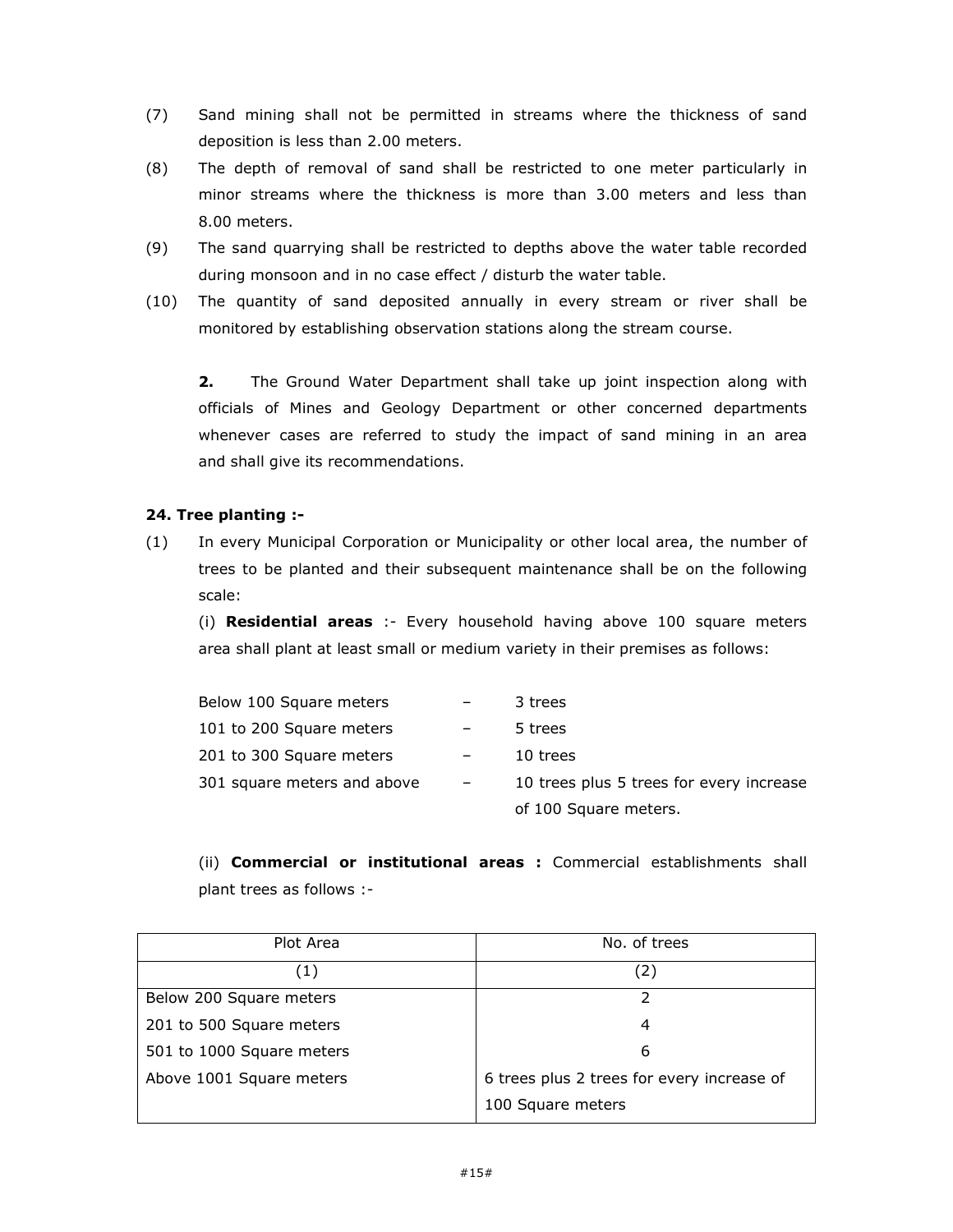In addition commercial or institutional areas shall be landscaped instead leaving them without any vegetation.

(iii) Industrial areas : In industrial areas trees shall be planted as per the norms of the Andhra Pradesh Pollution Control Board.

- (2) The local authority having jurisdiction shall grant building permission subject to the condition that the owner shall plant prescribed number of trees.
- (3) The owner of the premises or house shall maintain the trees and shall not fell the tree without the prior permission of the Designated Officer.
- (4) If any owner desires to fell a tree, he shall apply in writing to the Designated Officer for permission in Form 13 with a fee per tree as indicated below in that behalf. The application shall be accompanied by a site plan indicating the position of the tree required to be felled and the reasons there for
- (i) For urban residential Institutional areas  $RS. 50/$ -
- (ii) For urban commercial areas  $RS. 100/-$
- (5) On receipt of such application, the Designated Officer or an officer authorized by him, may after inspecting the trees and holding such enquiry, as he deems necessary either grant or refuse the permission applied for in Form 14. Provided that permission shall not be refused, if the tree :-
- (i) is dead, diseased or wind fallen or
- (ii) has silviculturally matured: or
- (iii) constitutes a danger to life or property; or

(iv) is substantially damaged or destroyed by fire, lightning, rain or other natural causes.

 Provided further that, if the tree permitted to be felled is not exempted from purview of Forest Produce Transit rules, the Designated Officer shall inform the concerned Divisional Forest Officer for grant of transit permit and the owner shall not transport felled material without a valid permit.

- (6) The Designated Officer shall dispose the application within fifteen days from the date of receipt of application by him.
- (7) The permission to fell a tree may be granted subject to the condition that the owner of the premises shall plant another two trees of the same or suitable species on the same site or other suitable place, within thirty days from the date of tree is felled.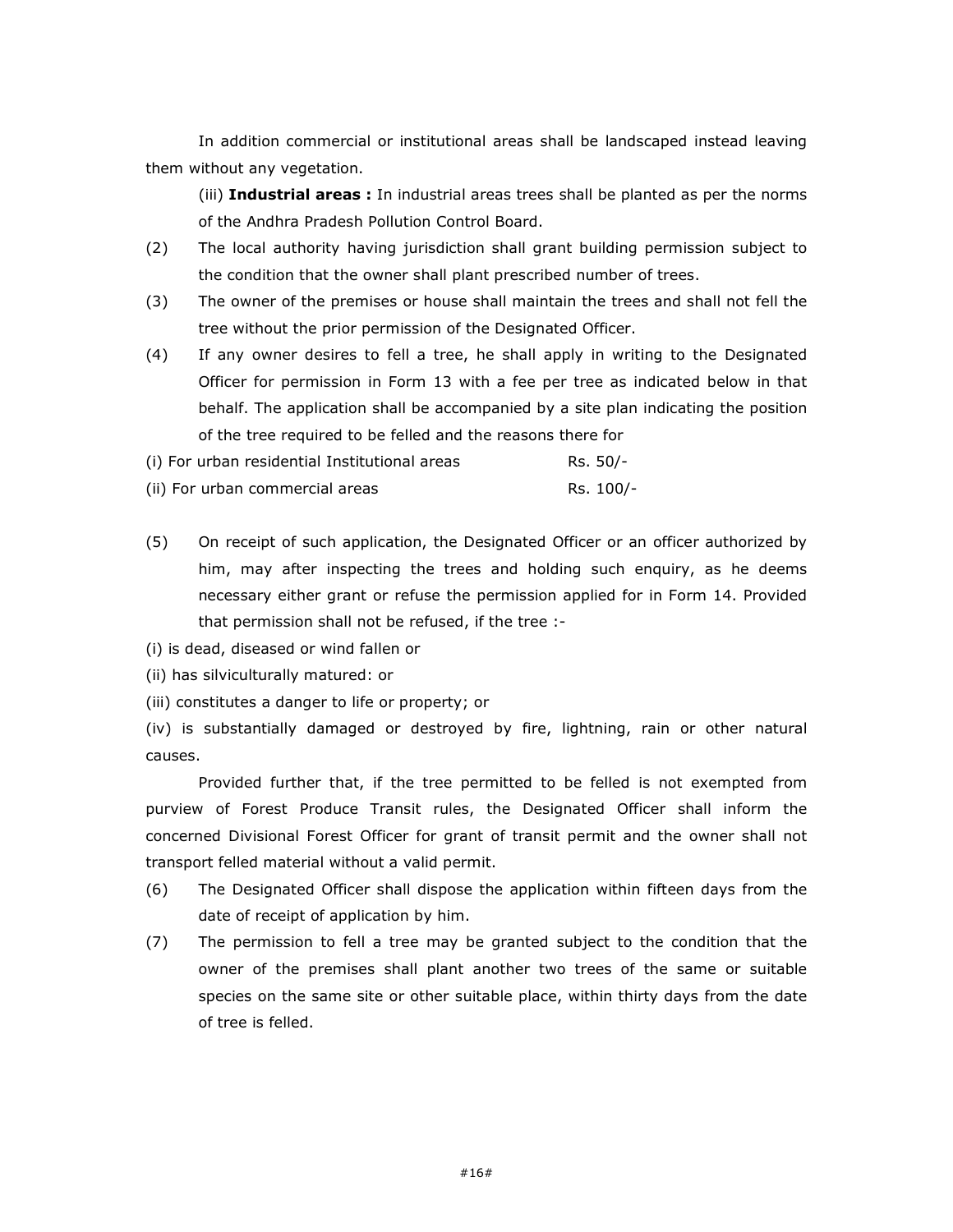(8) (a) If, in the opinion of the Designated Officer, the number of trees in any premises or open area is not adequate according to the standards prescribed in clauses (i) and (ii) of sub-rule (4) above, he may after giving reasonable opportunity of being heard to the owner or occupier of the land, by order, require him to plant such trees or additional trees and at such places in the land as may be specified in the order.

(b) When an order is so made, the owner or occupier of the land shall comply with the order within ninety days from the date of its receipt.

(9) (a) Where any tree has fallen or destroyed by fire, lightning or rain or other natural causes, the designated Officer may suo motu or on information given to him, after holding such enquiry as he deems fit and giving a reasonable opportunity to the owner or occupier of the land where the tree existed, by order, require such owner or occupier to plant a tree in place of the tree so felled or destroyed at the same or other suitable place as may be specified in the order.

(b) When an order is so made, the owner or occupier of the land shall comply with the order within ninety days from the date of its receipt.

- (10) When the owner or occupier of any land fails to comply with any order made by the Designated Officer, the Designated Officer shall take necessary action for planting the trees and recover the expenditure incurred thereon as arrears of property tax.
- (11) 30% of the available open area in the premises of institutions shall be taken up for tree plantation with a density of not less than 6 trees per every 100 Square meters in open area.

#### 25. Dealing with the cases of offence :-

(1) Any violation of the provision of the Act and these rules shall be booked in the offence report given in Form 7 appended to these rules. A copy of the offence report shall also be submitted to the District Authority immediately. In case the offender is to be prosecuted, a copy of the offence report shall also be submitted to the nearest Magistrate having jurisdiction.

(2) Where an offence is committed, the Designated Officer may seize any instrument or machinery or any other device, vehicles or other conveyance or any other movable property used in or involved in committing such offence. A list of seizure shall be furnished to the owner of the property in Form 8 appended to these rules.

(3) Where the seizures have to be given to the safe custody of any person it shall be in the Form 9 appended to these rules with a direction to produce the property before the Designated Officer or the Court as and when required.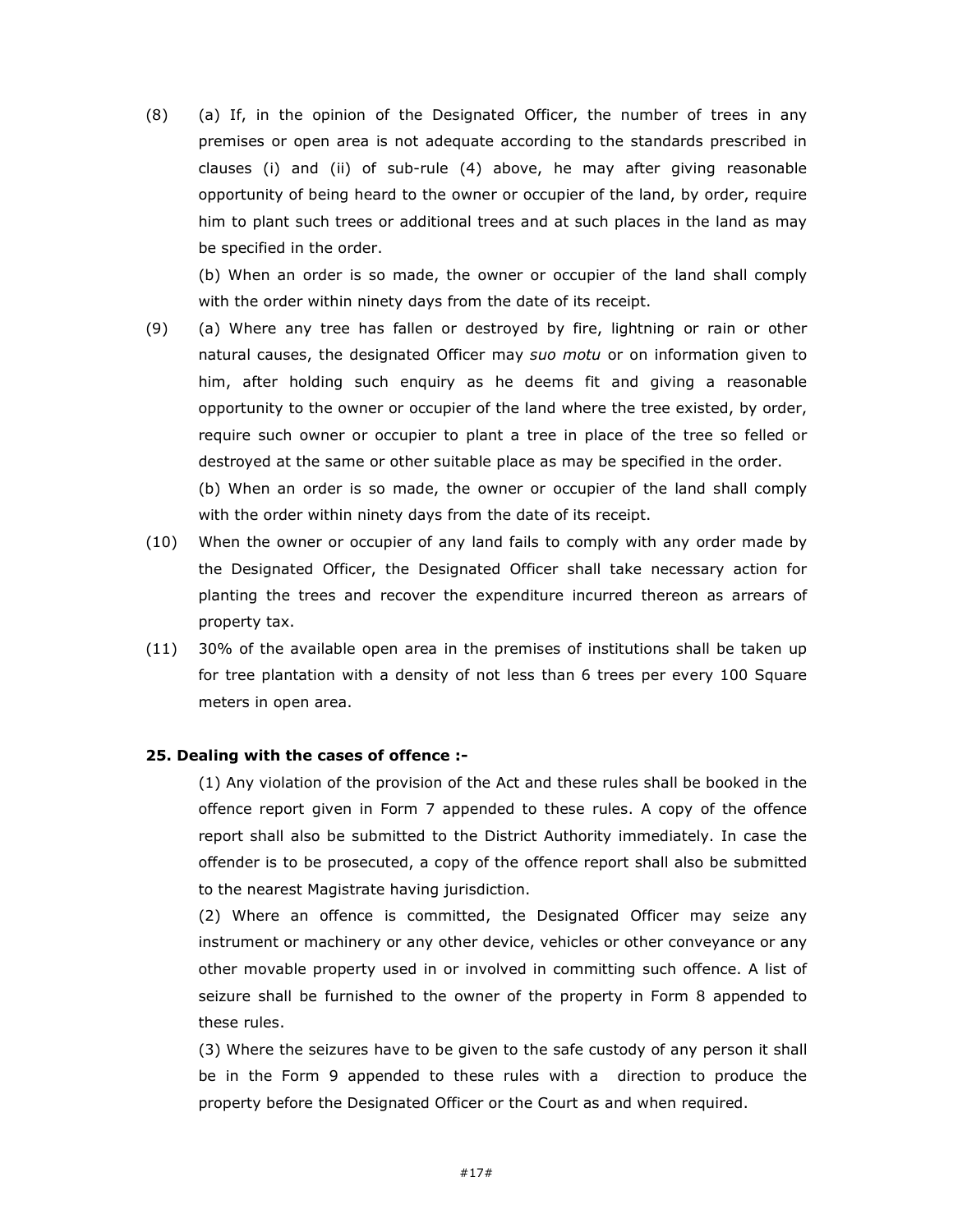#### 26. Penalties :-

(1) Whoever contravenes any of the provisions of this Act. Shall be punishable with fine which shall not be less than Rs. 1000/- but which may extend to Rs. 5000/-

(2) For felling of trees without prior permission, shall be punishable with a fine which shall not be less than two times the value of such tree, but which may extend up to 5 times of the value of such tree.

#### 27. Compounding of offences :-

(1) The authority or the designated officer or any officer authorized by the government in this regard, as the case may be may accept from any person who committed or who is reasonably suspected of having committed an offence punishable under this Act other than the offence punishable under sub-section (2) of Section 35 of this Act.

I. A sum of money not less than Rs. 1 lakh by way of compounding of the offence shall be levied in respect of contravention of Section 10, 14 and Section 27.

II. The order should be communicated in Form 10 appended to this rules and furnish a copy of the compounding order to the offender and submit another copy to the District authority.

(2) When the compounding fees levied and paid by the offender a receipt in Form 11 appended to these rules shall be issued to a person paying the compounding fee.

#### 28. Confiscation of property :-

Where the authorized officer, based on the gravity of the offence, do not agree for compounding of offence the authorized officer any order for confiscation of seizures produced before him under Section 38 of the Act duly following the procedure laid down therein.

#### 29. Appeals :-

(1) Any person aggrieved by any order made by the Designated Officer may appeal to the District Authority within a period of thirty days from the date of receipt of the order by him.

(2) Any person aggrieved by any order made by the District Authority may appeal to the State Authority within thirty days from the date of receipt of the order by him.

(3) On receipt of the Appeal, the District Authority or the State Authority shall after giving a reasonable opportunity of being heard, may pass such order as it may deems fit.

(4) The decision of the State Authority shall be final and binding.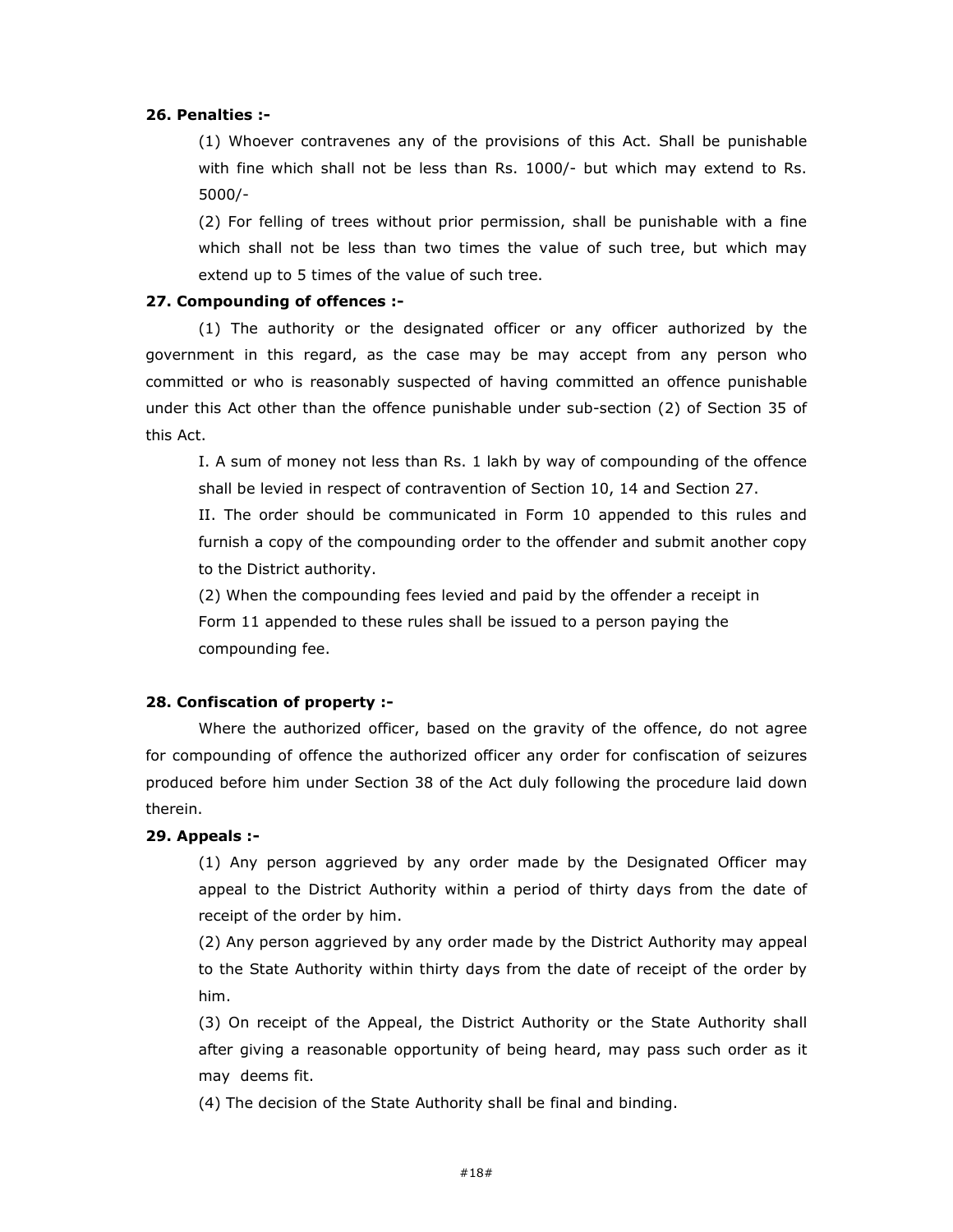#### 30. Review :-

An application for review by the Government shall be made to the concerned Secretary as the case may be, of the concerned department who shall dispose off the application with in a period of thirty (30) days after giving a reasonable opportunity of being heard to the aggrieved party:

#### 31. Andhra Pradesh Water, Land and Trees Authority Fund :-

(1) Constitution of the Fund : All monies received by the Mandal, District or State Authority shall be credited to the respective Authority. The remittances to the Mandal, District or State Authority shall be made by way of cash or demand draft in a Government account to be operated jointly by Member-Secretary and the Chairman of the Authority.

(2) Control of the Fund :- The Member-Secretary of the District or State Authority shall operate the Fund after obtaining the approval of the Chairman.

(3) (a) Accounts and Audit :- The District and State Authority shall maintain monthly accounts of receipt and expenditure.

 (b) The Mandal and District Authority shall furnish an abstract of monthly receipts and expenditure to the State Authority in Form 12 appended to these rules.

 (c) The State Authority shall furnish to the Government a consolidated statement of receipts and expenditure once for every year in Form 12.

(4) (a) Budget estimates :- The District Authority shall on or before the 30<sup>th</sup> day of September every year prepare annual budget estimate in respect of the ensuing financial year of the estimated income and expenditure and submit to the State Authority, in the format as prescribed in Budget Manual.

(b) The State Authority shall on or before  $31<sup>st</sup>$  day of October every year prepare annual budge estimate in respect of the ensuing financial year of the estimated income and expenditure and submit to the Government for incorporating in the State budget in the format as prescribed in Budget Manual.

#### 32. Annual Report :-

 The Annual Report of the Authority shall give true and full account of the activities in that year and shall be prepared in the format prescribed by the Government and submitted by the due date.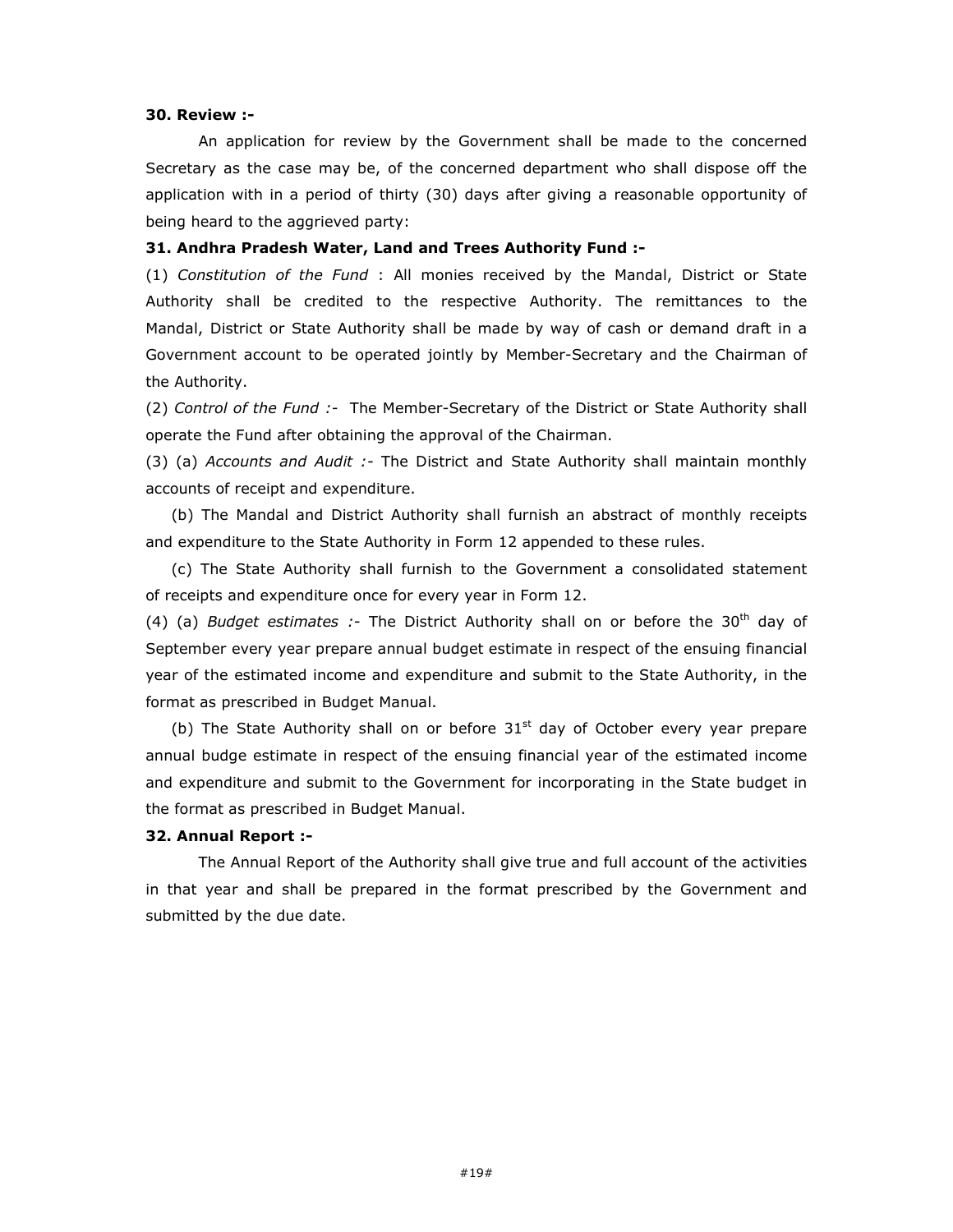# FROM – 1

# (See Rule 12)

Register of wells

| SI.No. | Name of the<br>well owner | Address | Location :<br>House / Plot<br>numbers, S.No. | Type of well:<br>Open / Bore<br>Well and Hand<br>Pump / Motor<br>Diameter,<br>Depth |
|--------|---------------------------|---------|----------------------------------------------|-------------------------------------------------------------------------------------|
| (1)    | (2)                       | (3)     | (4)                                          | (5)                                                                                 |
|        |                           |         |                                              |                                                                                     |

| Use of water<br>Domestic /<br>Irrigation<br>(agricultural) /<br>Industrial /<br>Other | Depth of the<br>Well | Water output in<br>liters / hours | Whether<br>pumping is<br>done using<br>motor, If so,<br>details:<br>1. Hp of the<br>pump<br>2. Type of<br>motor use :<br>submersible /<br>jet /<br>compressor /<br>centrifugal /<br>turbine | If used for<br>irrigation state<br>acreage<br>irrigated |
|---------------------------------------------------------------------------------------|----------------------|-----------------------------------|---------------------------------------------------------------------------------------------------------------------------------------------------------------------------------------------|---------------------------------------------------------|
| (6)                                                                                   | (7)                  | (8)                               | (9)                                                                                                                                                                                         | (10)                                                    |
|                                                                                       |                      |                                   |                                                                                                                                                                                             |                                                         |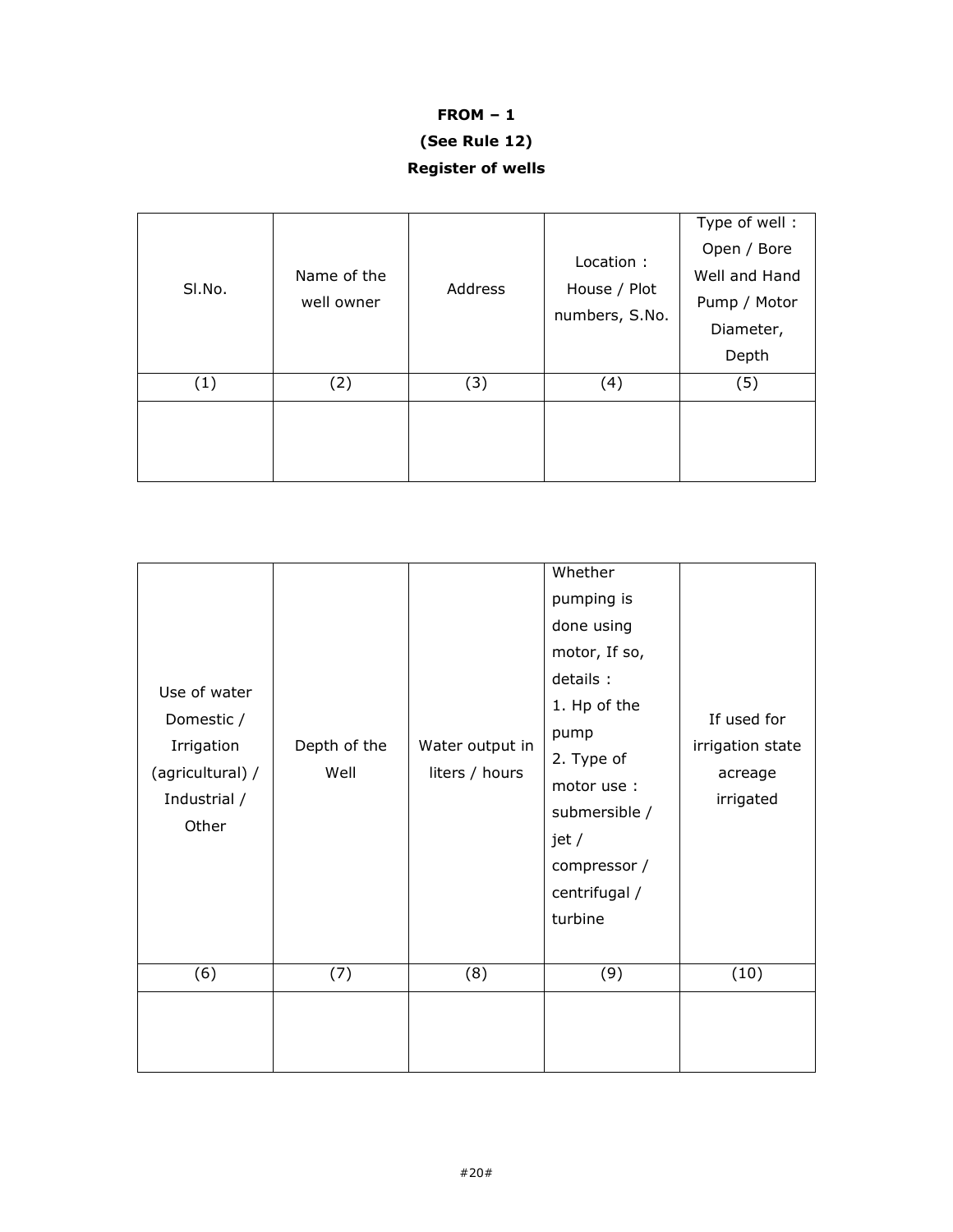## Acknowledgement

Application for registration of existing wells is received in this officer along with registration fee of Rs. ………………. through a D.D No…………………. Dated:…………. The well has been registered in this office.

# FROM – 2

#### (See Rule 13)

### Application for digging a new well for agricultural & drinking water purposes

| 1. Name of the Applicant<br>2. Address |                                           |
|----------------------------------------|-------------------------------------------|
| House No.                              |                                           |
| <b>Street</b>                          |                                           |
| Village / Town                         |                                           |
| Mandal                                 |                                           |
| District                               |                                           |
| 3. Location of proposed well           | : S.No.  / Village                        |
| 4. Type well to be dug                 | : Open / Bore Well / Hand Pump            |
| 5. Mode of drawing water               | : Diesel Engine / Electric Motor          |
| 6. Specification of pump               |                                           |
| 7. Details of payment of               | 1) Survey charges Rs.  D.D. No Date  Bank |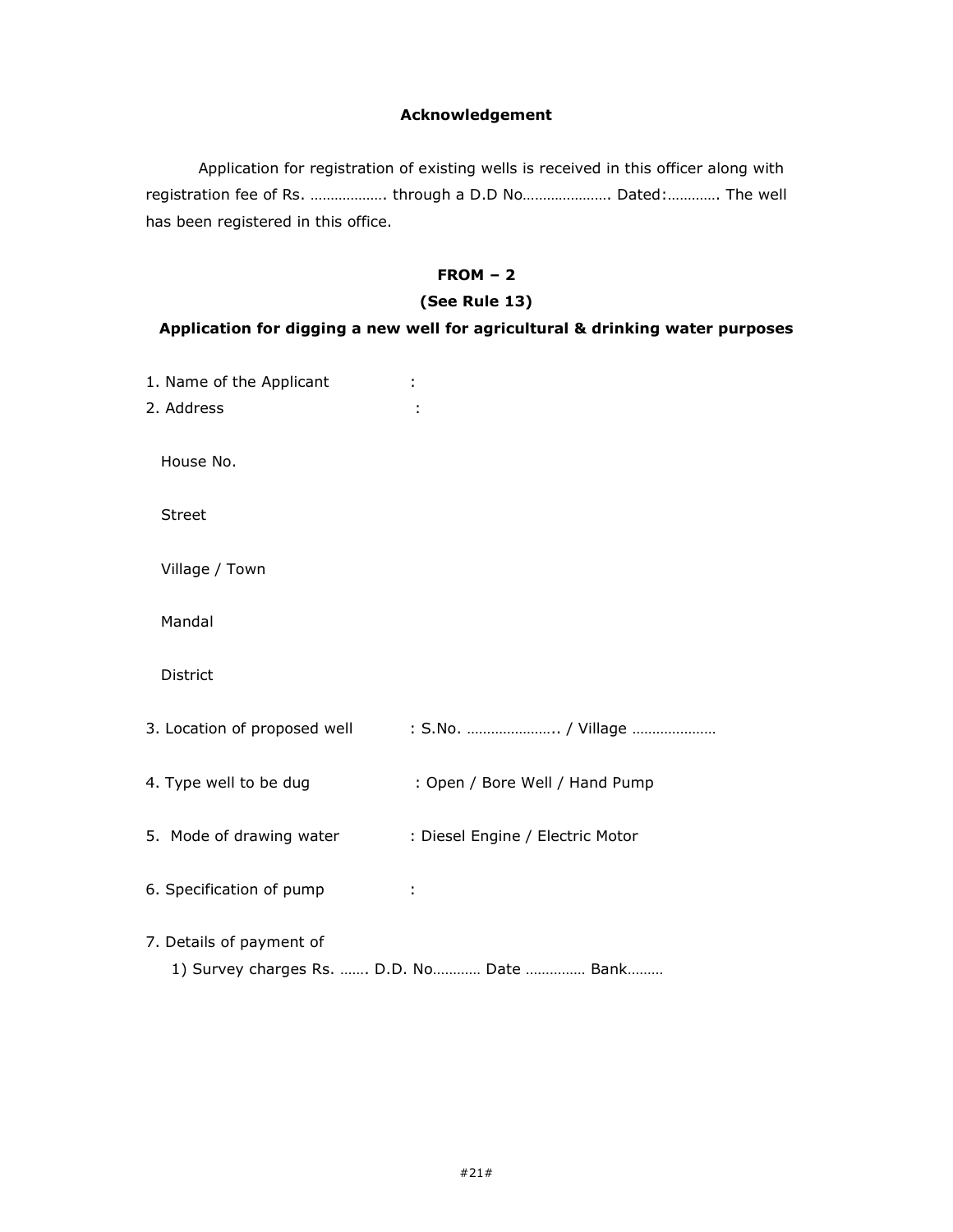8. Distance from existing functional well

 I hereby declare that the above particulars are true to the best of my knowledge and belief.

Date : Signature : Signature : Signature : Signature : Signature : Signature : Signature : Signature : Signature : Signature : Signature : Signature : Signature : Signature : Signature : Signature : Signature : Signature :

………………………………….……………………………….……………………..

# Order of the Designated Officer :

 Your application for digging a new well in Sy. No…………………. of village / municipality ………………………………. is not approved.

Reasons for not approval.

i. AP TRANSCO expressed its inability to provide power connection.

ii. Rejection by G.W.D. (Survey report of geologist is enclosed).

Signature of the applicant

Note : Please  $(\checkmark)$  the appropriate reason.

………………………………….……………………………….……………………..

## Acknowledgement

| An application for digging new well for agriculture / drinking purpose is received |
|------------------------------------------------------------------------------------|
| in this office along with an application fee of Rs.  through D.D                   |
|                                                                                    |
|                                                                                    |

| Place: | Signature of Designated Officer |
|--------|---------------------------------|
| Date : | Water, Land and Tree Authority  |
|        | (with seal)                     |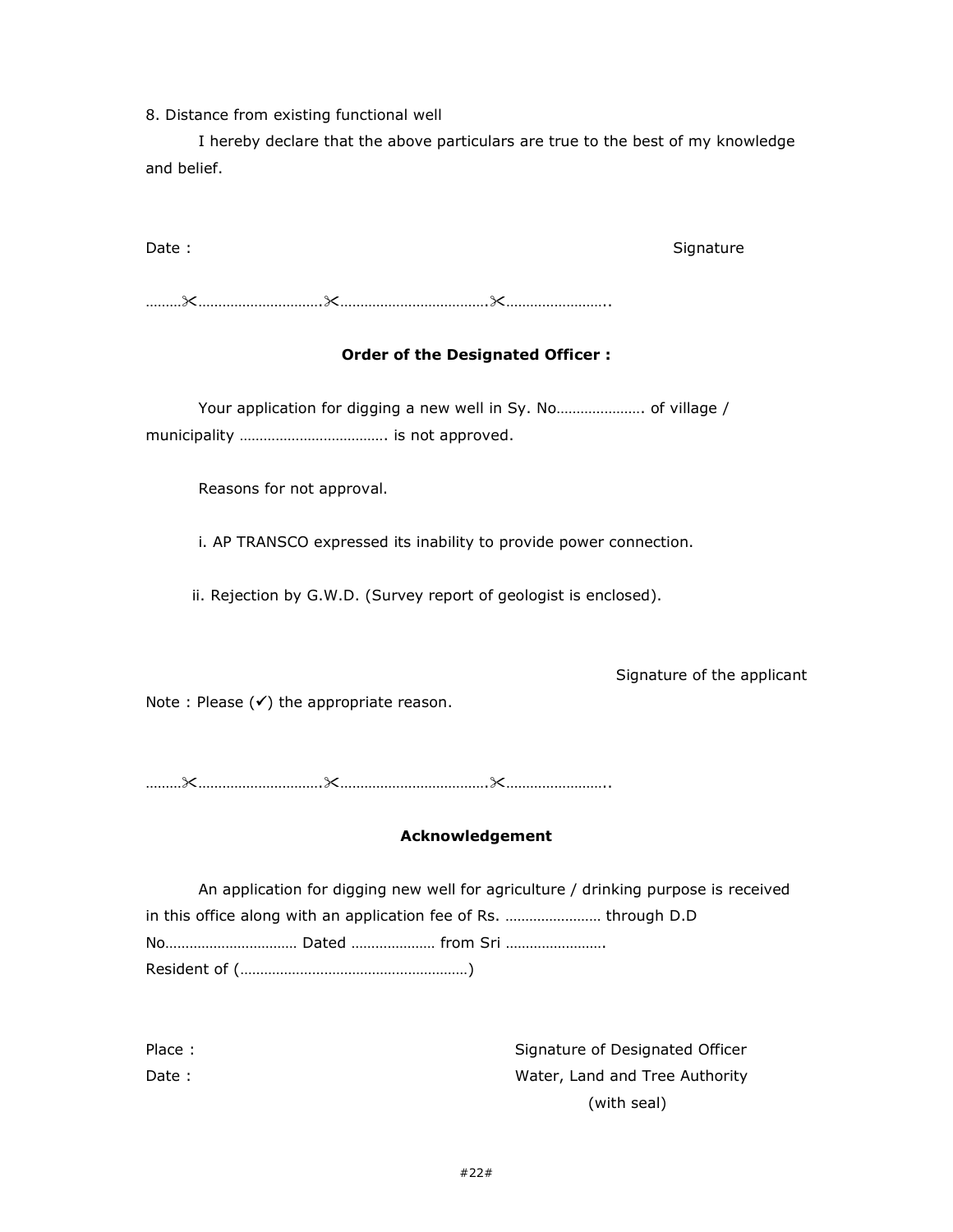## FROM – 3

#### (See Rule 13)

#### Permission of digging an Agricultural well / Drinking water well

 Sri ………………………… of …………. ………………………………(Address) is permitted to dig a new well at ………………….. (location) to a depth of ………………………. meters for drawing water for Irrigation use, subject to the following conditions :-

- (1) The well should not be used for drawing water for any other purpose other than applied for.
- (2) The withdrawal of water should be regulated, and no wastage of water should be done.
- (3) The utilized water should be recycled as prescribed for recharging the ground water.
- (4) Structures should be constructed for harvesting rainwater in the vicinity of the well.

(Mandatory in case the proposed well falls in area declared as Over Exploited Area)

- (5) The utilization of water will be subject to the regulation from time to time based on the extraction water from the well.
- (6) The bore well is insured for a sum of Rs. …………………………… wide the insurance master policy No……………………………. The applicant has paid the premium amount of Rs. …………………….. by D.D No……………………..

Note : Geologist report including site plan is enclosed.

| Place: | Designated Officer,            |
|--------|--------------------------------|
| Date : | Water, Land and Tree Authority |
|        | (with seal)                    |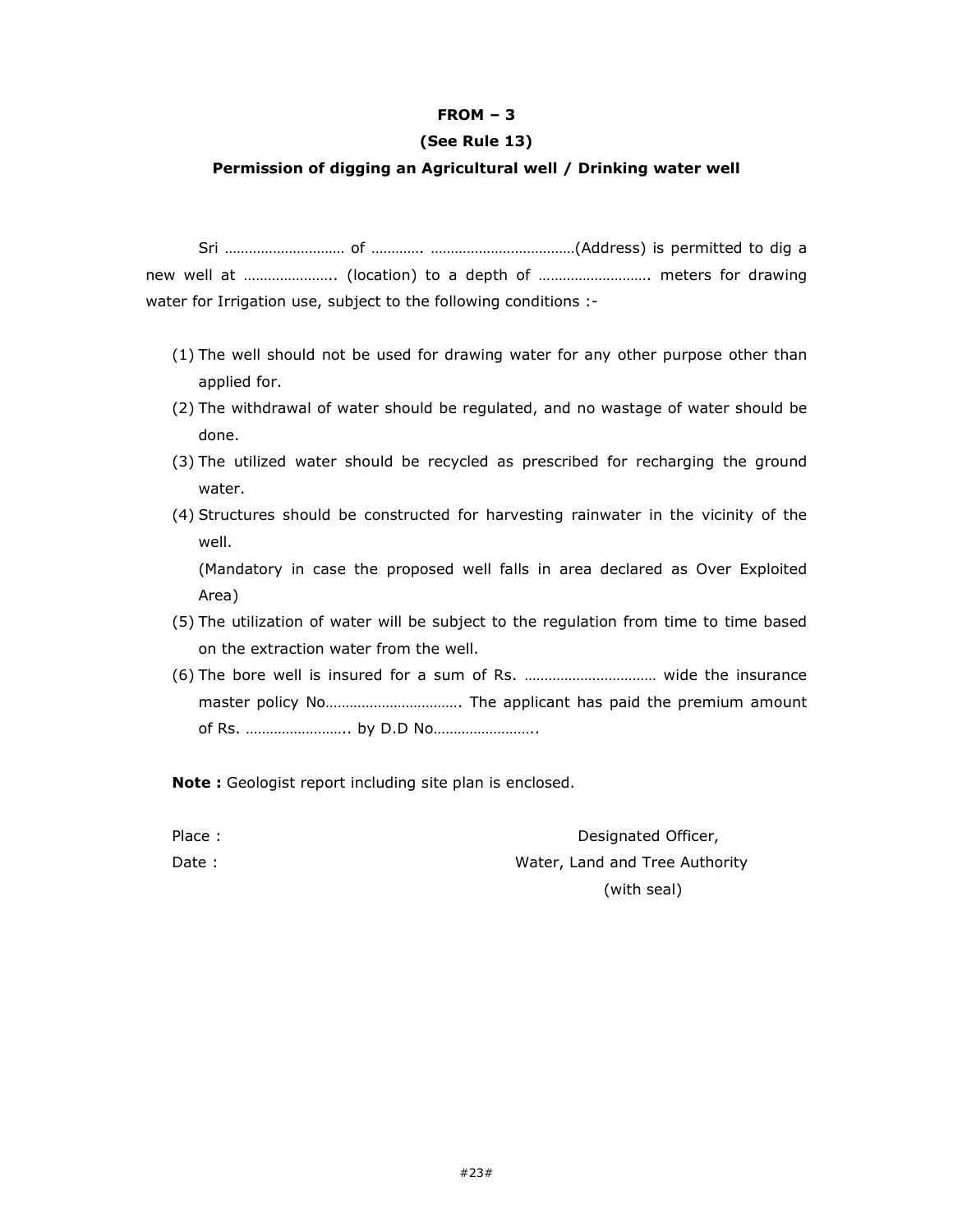#### $FORM - 4$

#### Rejection Order of the Designated Officer

Your application for digging a new well for agriculture / drinking water purpose in Sy. No. …………………… Village ………………… is hereby rejection.

Reasons for rejection

(1) AP TRANSCO expressed inability for power connection.

(2) Rejection by Ground Water Department (survey report of geologist is enclosed)

| Place : | Designated Officer,            |
|---------|--------------------------------|
| Date :  | Water, Land and Tree Authority |

(with seal)

# FORM – 5

### (See Rule 13)

## Application for digging a new well for Industrial / other use

1. Name of the Applicant : 2. Address of the Applicant : 3. Location of proposed well : 4. Type well to be dug : Open / Bore Well / Hand Pump 5. Mode of drawing water : Diesel Engine / Electric Motor 6. Specification of pump : 7. Details of payment of 1) Survey charges Rs. ………………. D.D. No………………… Date ……………. Bank………

 I hereby declare that the above particulars are true to the best of my knowledge and belief.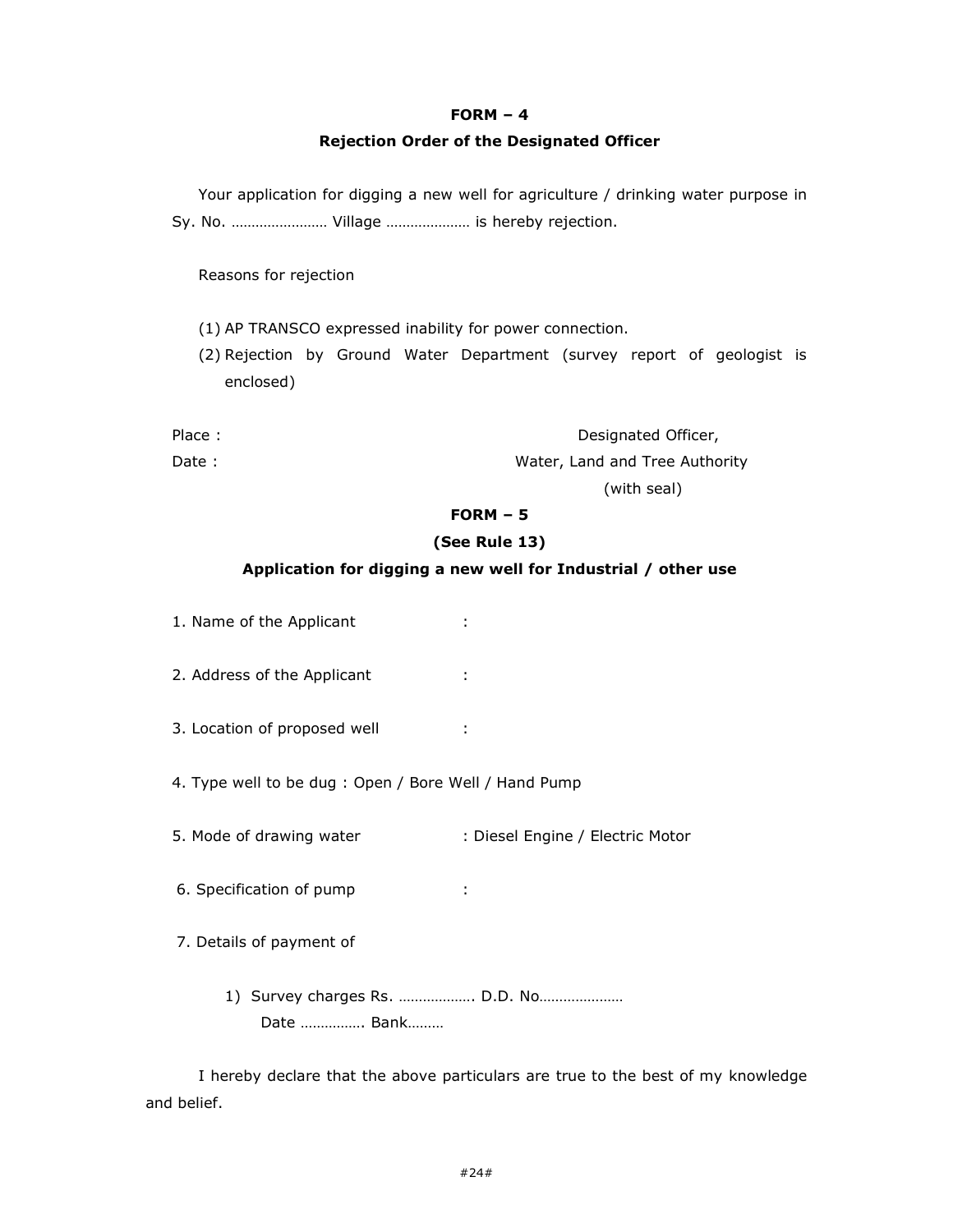| Place: |                             |
|--------|-----------------------------|
| Date:  | Signature of the applicant. |

…………………………………….…………………………………………….…………………………….…..

## Acknowledgement

An application for digging new well for industrial purpose is received in this office along with an application fee of Rs. …………………… through D.D No…………………………… Dated ………………… from Sri ……………………. Resident of (…………………………………………………)

| Place: | Signature of Designated Officer |
|--------|---------------------------------|
| Date : | Water, Land and Tree Authority  |
|        | (with seal)                     |

# FROM – 6 (See Rule 13) Permission of digging a well for Industrial / Other use

 Sri ………………………… of …………. ………………………………(Address) is permitted to dig a new well at ………………….. (location) to a depth of ………………………. meters for drawing water for Industrial / Other use, subject to the following conditions :-

- (1) The well should not be used for drawing water for any other purpose other than applied for.
- (2) The withdrawal of water should be regulated, and no wastage of water should be done.
- (3) The utilized water should be recycled as prescribed for recharging the ground water.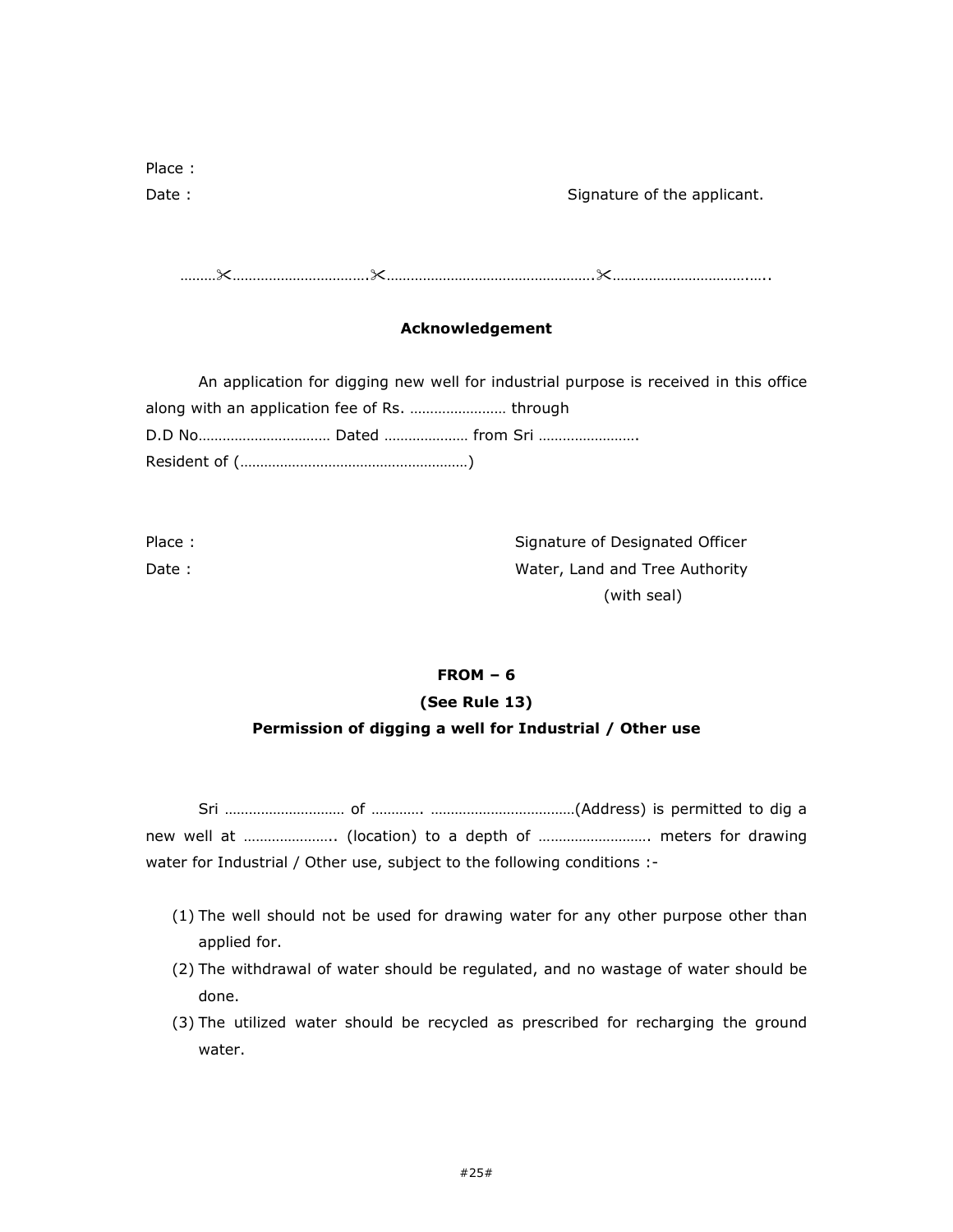(4) Structures should be constructed for harvesting rainwater in the vicinity of the well.

(Mandatory in case the proposed well falls in area declared as Over Exploited Area)

- (5) The utilization of water will be subject to the regulation from time to time based on the extraction water from the well.
- (6) Case should be taken not to pollute the surrounding areas.

Place : **Designated Officer,** Date : Note of the Mater, Land and Tree Authority (with seal)

# FORM – 6A

### Rejection Order of the Designated Officer

Your application for digging a new well for industrial purpose in ……………………… Village / Town ………………… is hereby rejection.

Reasons for rejection

- (1) AP TRANSCO expressed inability for power connection.
- (2) Rejection by Ground Water Department (survey report of geologist is enclosed)
- (3) Other reasons please specify.

| Place : | Designated Officer,            |
|---------|--------------------------------|
| Date :  | Water, Land and Tree Authority |
|         | (with seal)                    |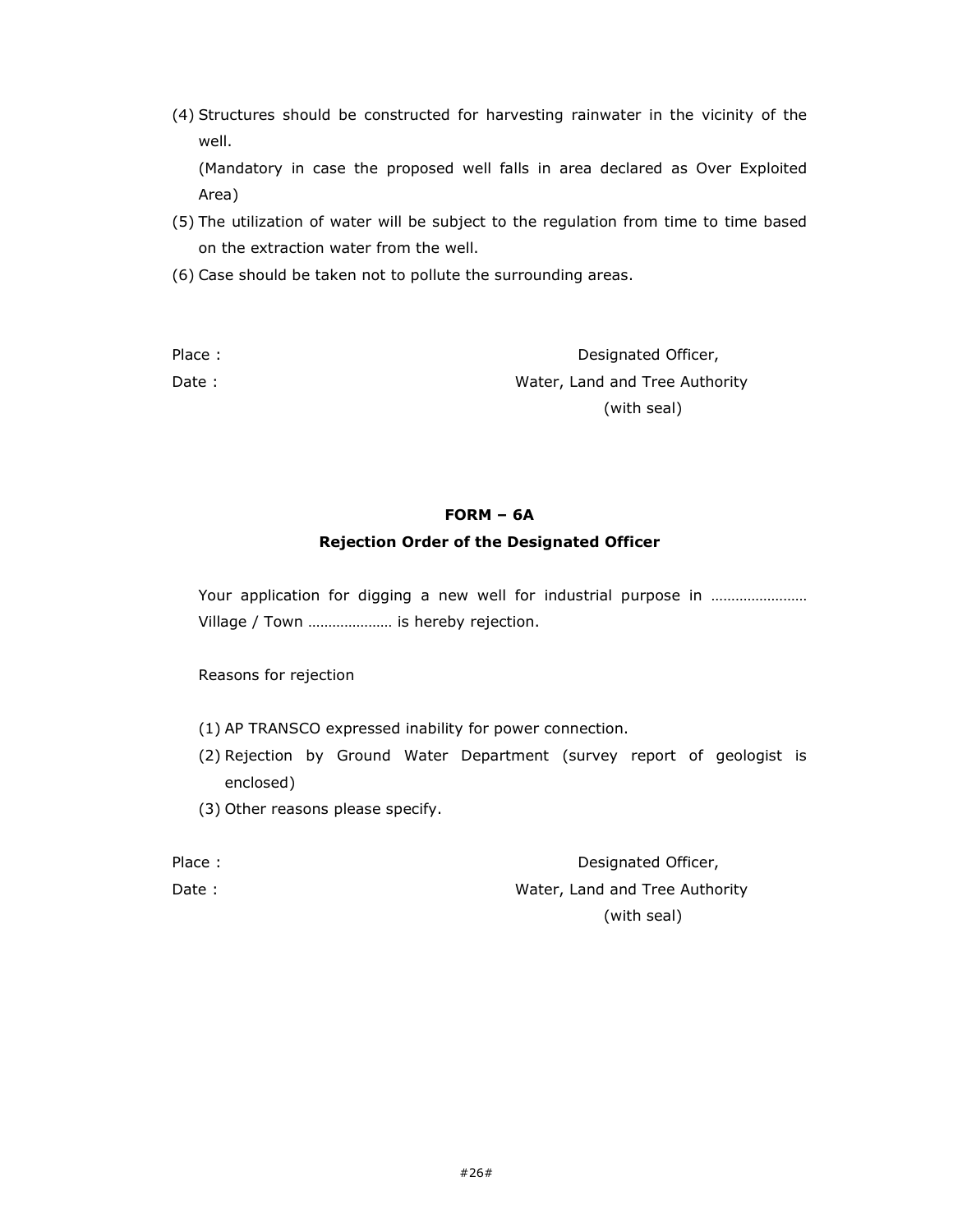# FORM – 7 [See Rule 25] Offence Report

| 1. Name, parentage and address    |  |
|-----------------------------------|--|
| of the accused person             |  |
| 2. Nature of offence              |  |
| 3. Place where offence occurred   |  |
| 4. Date and time of detection of  |  |
| offence                           |  |
| 5. Name and address of the:       |  |
| complainant                       |  |
| 6. Description of vehicles, tools |  |
| Etc., used in committing the      |  |
| Offence                           |  |
| 7. Name and address of            |  |
| witnesses                         |  |
| 8. Punishable under Section -     |  |
| of Andhra Pradesh Water,          |  |
| Land and Trees Act.               |  |
|                                   |  |

Date :

Place : Signature of Designated Officer.

Note :- The original to be sent to District Authority immediately and the duplicate copy to be given to offender and the triplicate to be retained in the book.

# FORM – 8 [See Rule 25]

## List of Seizures

The following properties involved in the commission of offence are seized by me to-day i.e. ……………… in connection with an offence under section ………….. under the Andhra Pradesh Water, Land and Trees Act, 2002 from Sri ……………………. S/o. ……………………… Aged ……………………. R/o…………………………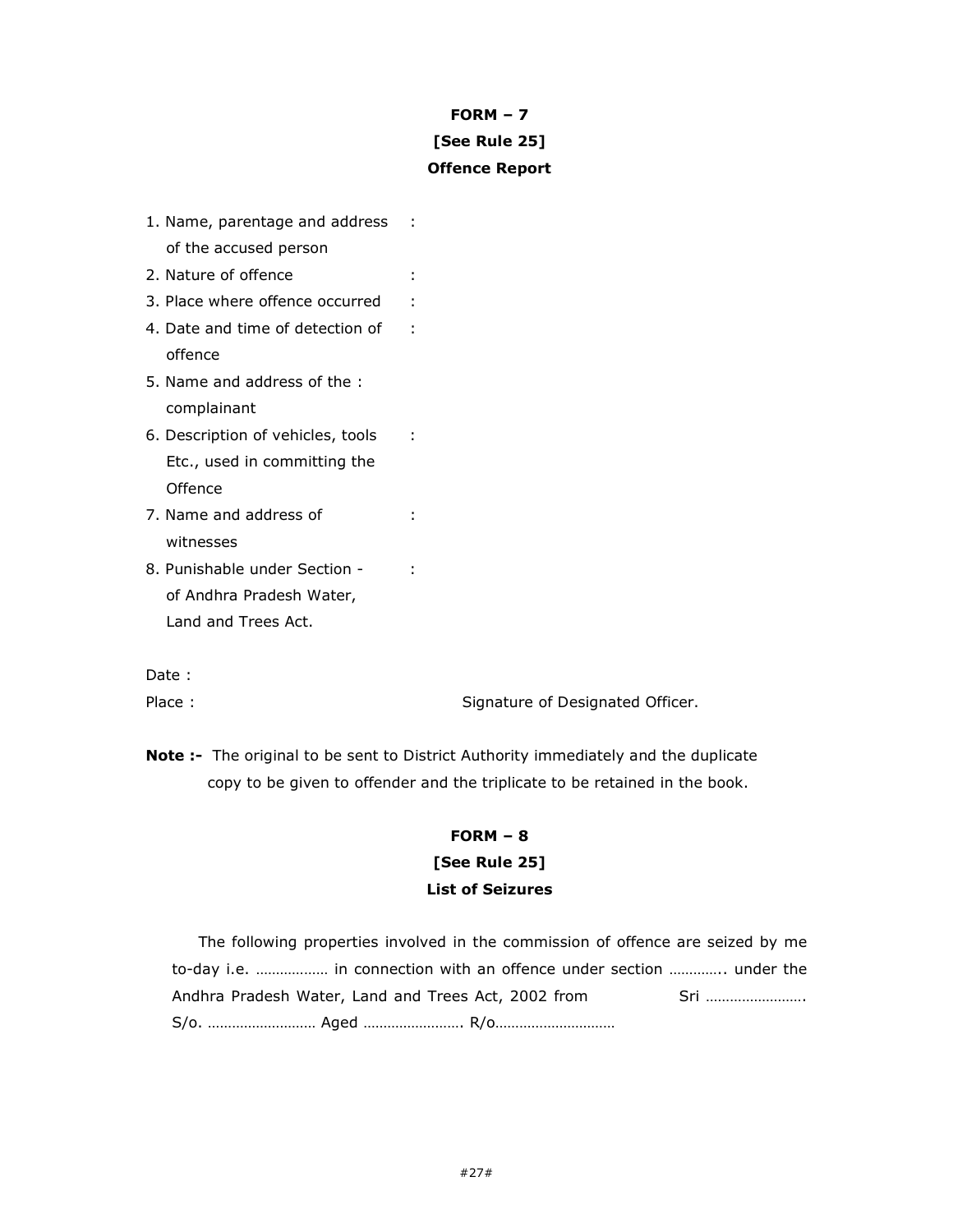| . .    | -- | Signature of Designated Officer. |  |
|--------|----|----------------------------------|--|
| Place: |    | Name:                            |  |
| Date:  |    |                                  |  |
| 4.     |    |                                  |  |
| 3.     |    |                                  |  |
| 2.     |    |                                  |  |
| 1.     |    |                                  |  |

Note :- The original shall be retained in the book and the duplicate shall be given to the custodian of the property seized.

### FORM – 9

# [See Rule 25] Certificate of Safe Custody

|  |  |  |  | The following properties involved in offence case no |  |
|--|--|--|--|------------------------------------------------------|--|
|  |  |  |  | dated  are given in my custody by  (name and         |  |
|  |  |  |  |                                                      |  |

 I under take to safe guard from damage and loss and produce the same on demand by the Designated Officer or the Court.

Details of the properties taken over :

1.

2.

3.

4. etc.,

Signature of the Signature of Custodian : Designating Officer Name : Name : Date :  $\blacksquare$ Address :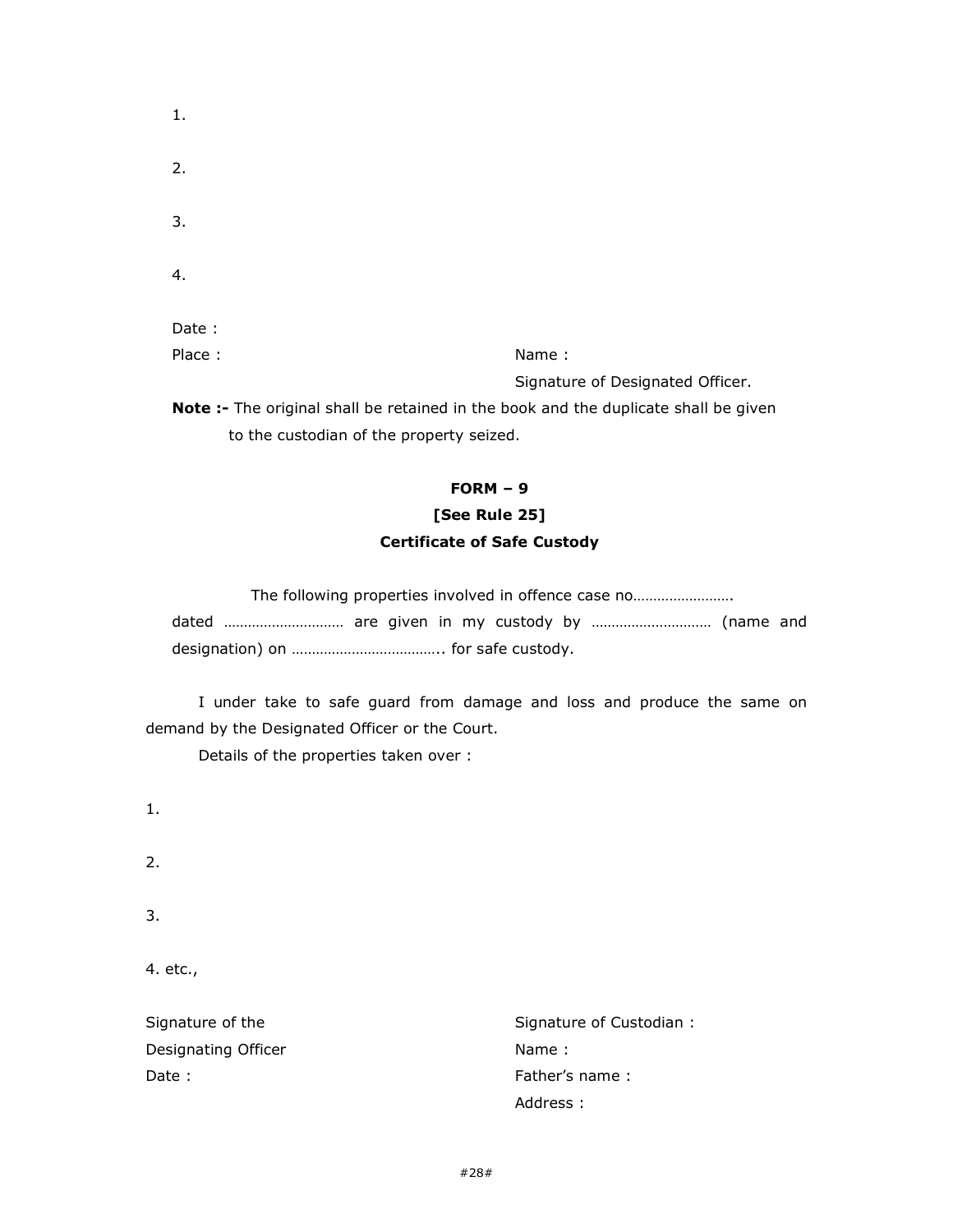# FORM – 10 [See Rule 27] Compounding Order

 Sri …………………………………….. S/o. …………………………….Aged ……………………….. R/o…………………………………….has committed an offence against the provisions of the Andhra Pradesh Water, Land and Trees, 2002 and rules made there under. An offence case is booked vide case No. ………………………………. Dated…………………. under Section………………. Of the Andhra Pradesh Water, Land and Trees Act, 2002.

 In view of the willingness expressed by the accused, I hereby order that a sum of Rs. ……………………………/- be paid towards compensation.

 On payment of the compensation amount in full, the seizures detailed hereunder shall be release.

Details of seizures :

1.

2.

3.

4. etc.,

 If the compensation amount is not paid in full within thirty days from the date of receipt of this Order, action to recover the same will be taken as if it were arrears of land revenue.

 Appeal against these orders, lies to the District Authority within thirty days of receipt of these orders.

Date :

Place : **Designated Officer** (Name of Designation)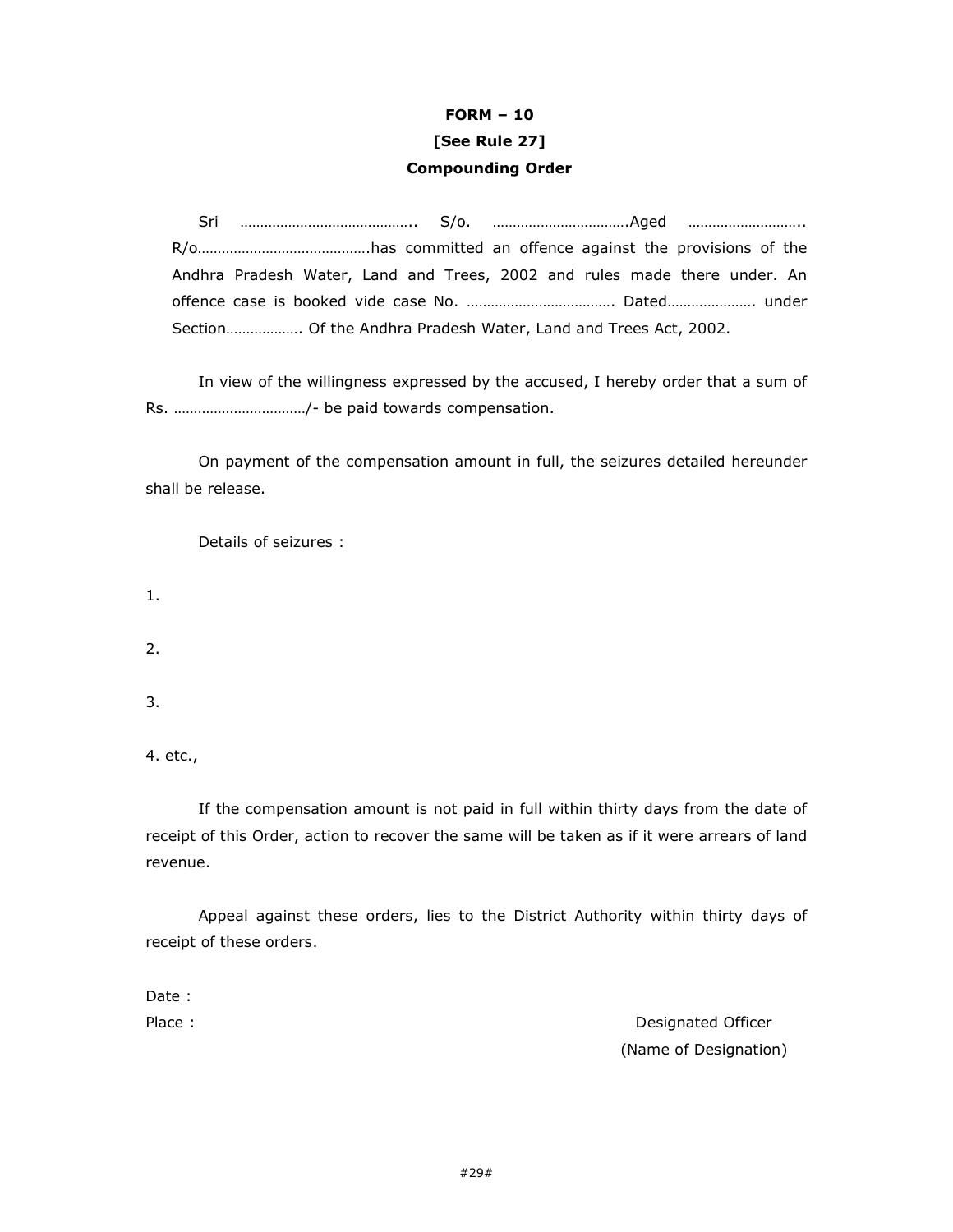| To             |
|----------------|
| Sri            |
|                |
|                |
| Village / Town |
| District       |
| Pin Code       |
|                |

Copy submitted to District Authority for information.

# FORM – 11

# [See Rule 27] Receipt for compounding fee

|  |  | Received Rs. /- (in words ) from |  |  |  |  |  |
|--|--|----------------------------------|--|--|--|--|--|
|  |  |                                  |  |  |  |  |  |
|  |  |                                  |  |  |  |  |  |

The compounding fee is received in full / part

 The balance compounding fee shall be paid in thirty days failing which action shall be initiated to recover the same as arrears of land revenue.

| Date :  | Designated Authority,  |
|---------|------------------------|
| Place : | (Name and Designation) |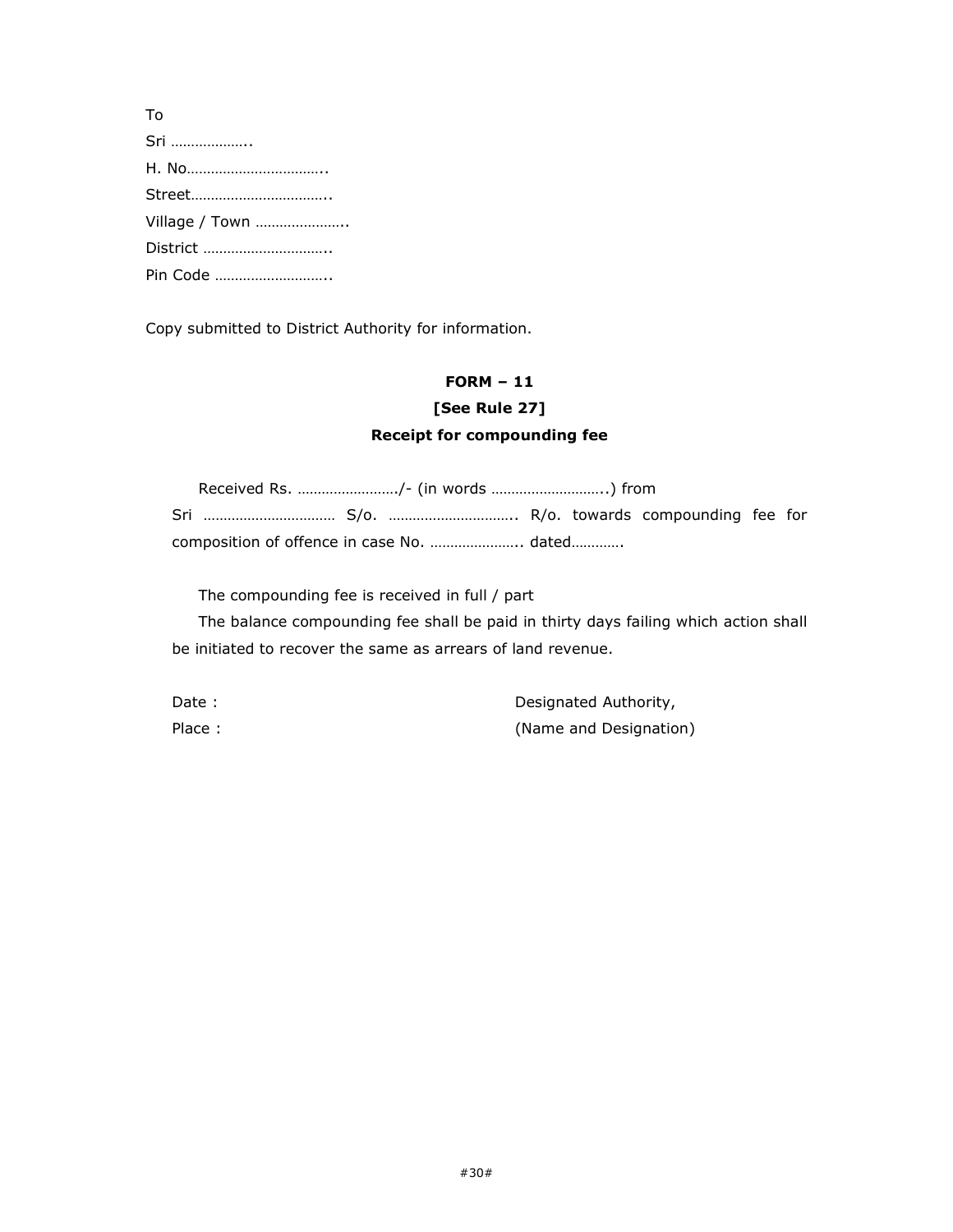# FORM – 12 [See Rule 31] Abstract of accounts

| SI. No. | Nature of receipt | Amount<br>received | Nature of<br>expenditure | Amount of<br>expenditure | Balance |
|---------|-------------------|--------------------|--------------------------|--------------------------|---------|
| (1)     | (2)               | (3)                | (4)                      | (5)                      | (6)     |
|         |                   |                    |                          |                          |         |
|         |                   |                    |                          |                          |         |
|         |                   |                    |                          |                          |         |
|         |                   |                    |                          |                          |         |
|         |                   |                    |                          |                          |         |
|         |                   |                    |                          |                          |         |
|         |                   |                    |                          |                          |         |

District ………………………. For the month / year of ………………

- 1. Compounding fee
- 2. Registration of new wells
- 3. Registration fee of rigs
- 4. Grant by Government
- 5. Any other Receipts (Please Specify)

#### FORM – 13

# [See Rule 24]

# Application for permission for felling trees

I, Sri ……………………….. S/o. …………………………. Aged…………………. R/o……………………………. (Address) request you to please permit to fell the following tree / trees in my premises.

- 1. Category of Premises :
	- (a) Residential
	- (b) Institutional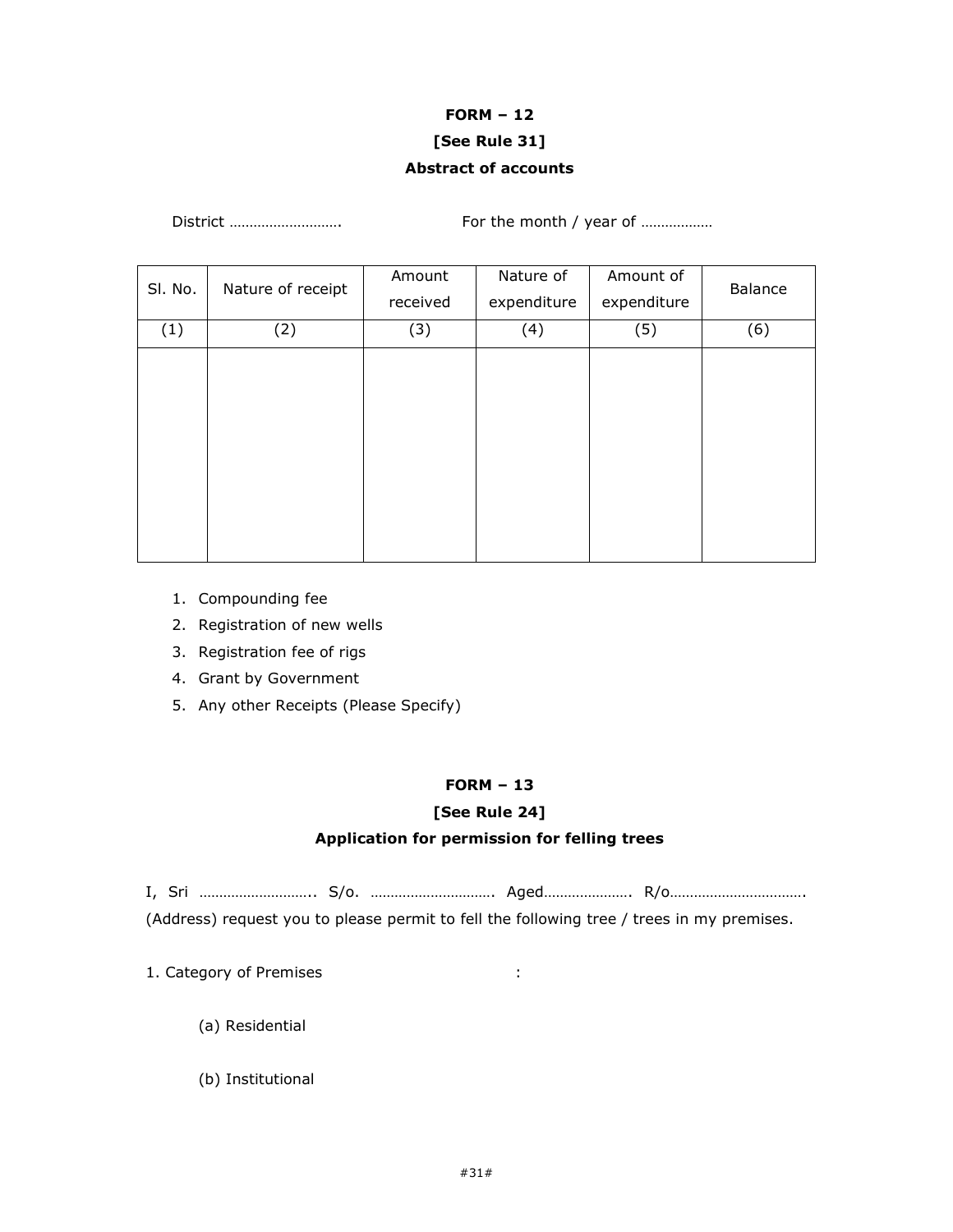(d) Agriculture

(e) Industrial

(f) Others-Specify

2. Area of the premises : the state of the premises in the state of the state of the state of the state of the state of the state of the state of the state of the state of the state of the state of the state of the state o

3. Number of trees existing in the premises :

4. No. of trees proposed to be felled :

5. Species of the trees proposed to be felled :

6. Age of the tree proposed to be felled :

7. Reason for proposing to fell the tree / trees :

 I undertake that I shall replant immediately a tree / trees in place of the trees felled.

8. Details of the D.D

Place :

Date : Signature of the applicant

# FORM – 14 [See Rule 24]

# Permission for felling tree / trees

| Sri                                            |  | S/0 |  | Aged |
|------------------------------------------------|--|-----|--|------|
|                                                |  |     |  |      |
| subject to the following conditions, namely :- |  |     |  |      |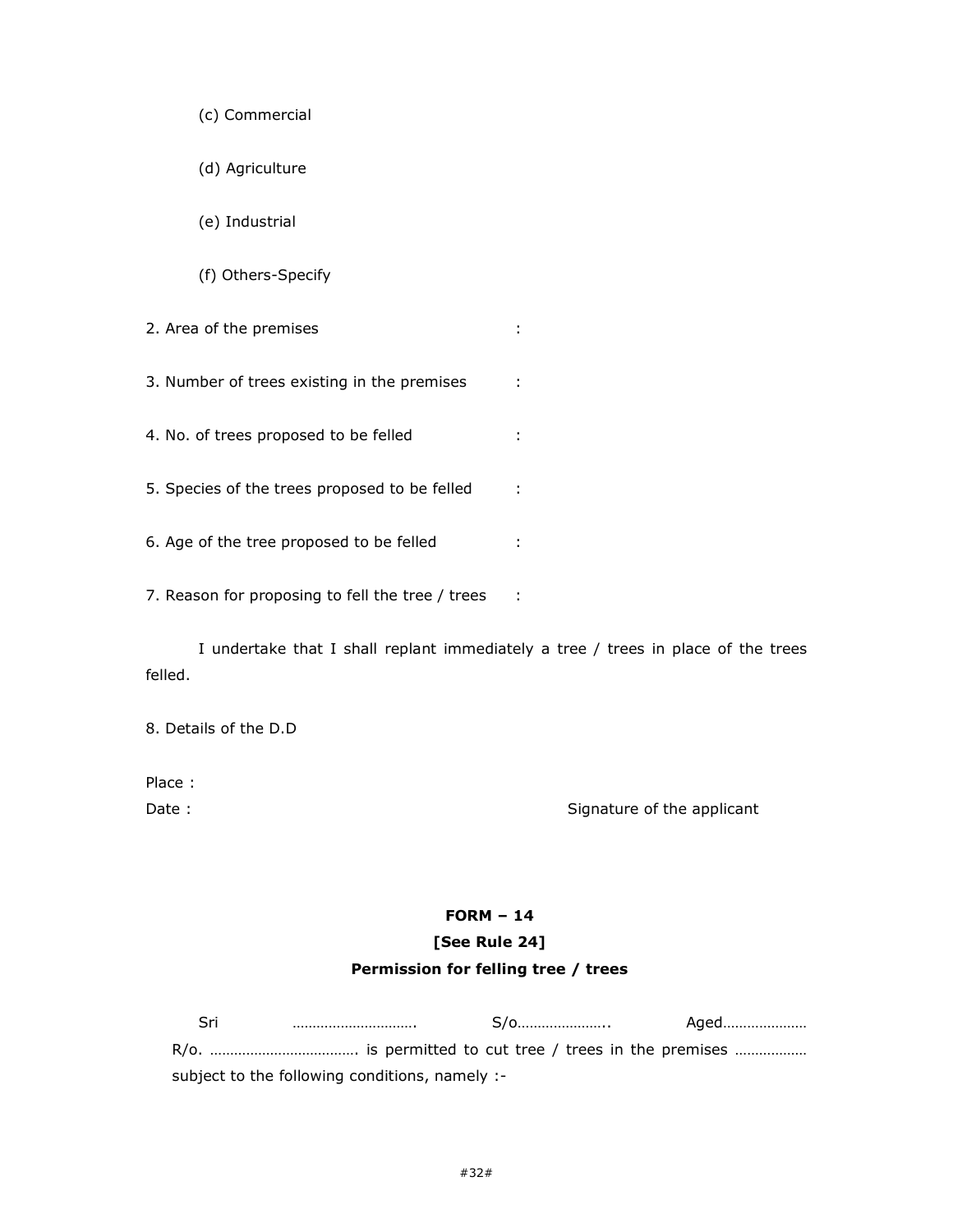- 1. Premises of felling tree / trees is as mentioned above only.
- 2. Number of tree / trees permitted to be felled is ………… only (Specify species and Number)
- 3. …………………… No. of plants shall be planted within 30 days of the felling.
- 4. Felling shall not be carried out before inspection, banding with red paint by the concerned officials.
- 5. In case of failure to take up plantation, plants shall be raised at the cost of the applicant.

| Place : | Designated Officer,            |
|---------|--------------------------------|
| Date :  | Water, Land and Tree Authority |
|         | (with Seal)                    |

### FORM – 15

## (See Rule 17)

## Application for Registration of Drilling Rigs / Hand boring sets

- 1. Name of the Applicant :
- 2. Address :

House No.

Street

Village / Town

Mandal

District

3. Registration No. of the vehicle : 4. Place of registration with RTO : 5. Description of the drilling rig :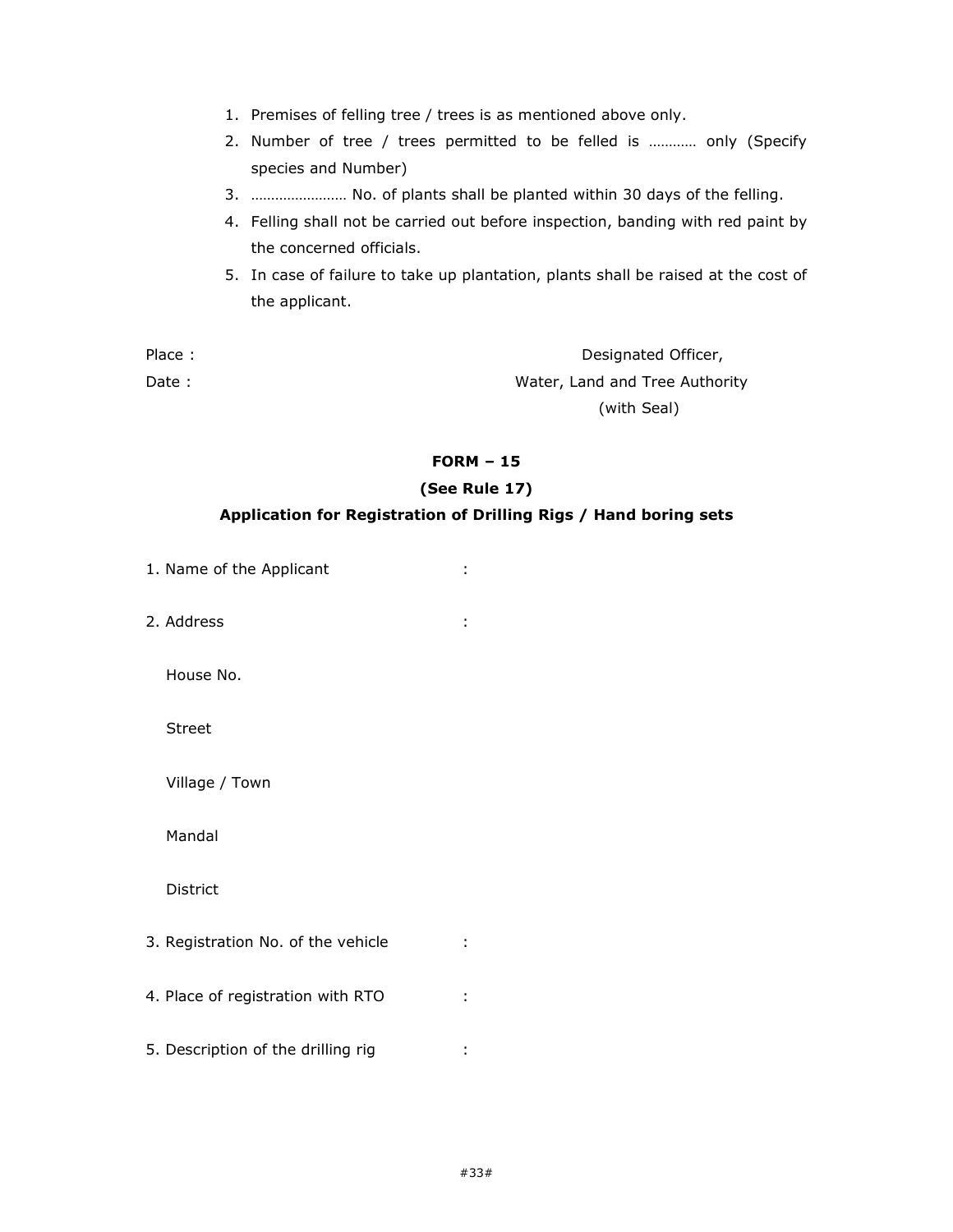- 6. Capacity of Drilling : Max Diameter Depth
- 7. Area of operation :
- 8. Registration fee of Rs. --- enclosed

 Draft No. Date Bank Signature Signature

(For office use only)

Registered for the years : Registration No. **Exercise 2 and Series 2 and Series 2 and Series 2 and Series 2 and Series 2 and Series 2 and S** 

(with Seal)

### FORM – 16

# (See Rule 17)

### Registration of Rigs / Hand boring sets

The vehicle bearing number / hand boring set ……………. belonging to Sri ……………. of ……………….. (Address) is registered with the Water, Land and Trees Authority of Andhra Pradesh as a rig / hand boring set for operation with in the territorial area of Andhra Pradesh.

This registration is valid up to ………………….

 This registration does not convey any endorsement of the vehicle for its performance and does not amount to recommendation for employing the rig but only conveys that the rig / hand boring set is permitted to operate with in the territorial jurisdiction of Andhra Pradesh State subject to all other conditions as per the law and rules in force.

 The rig shall not be used for drilling of bore well without the valid permission under APWALTA. Failing which it is liable for confiscation.

Place :

Date : **Date : Designated Officer,**  Water, Land and Tree Authority (with Seal)

 $\_$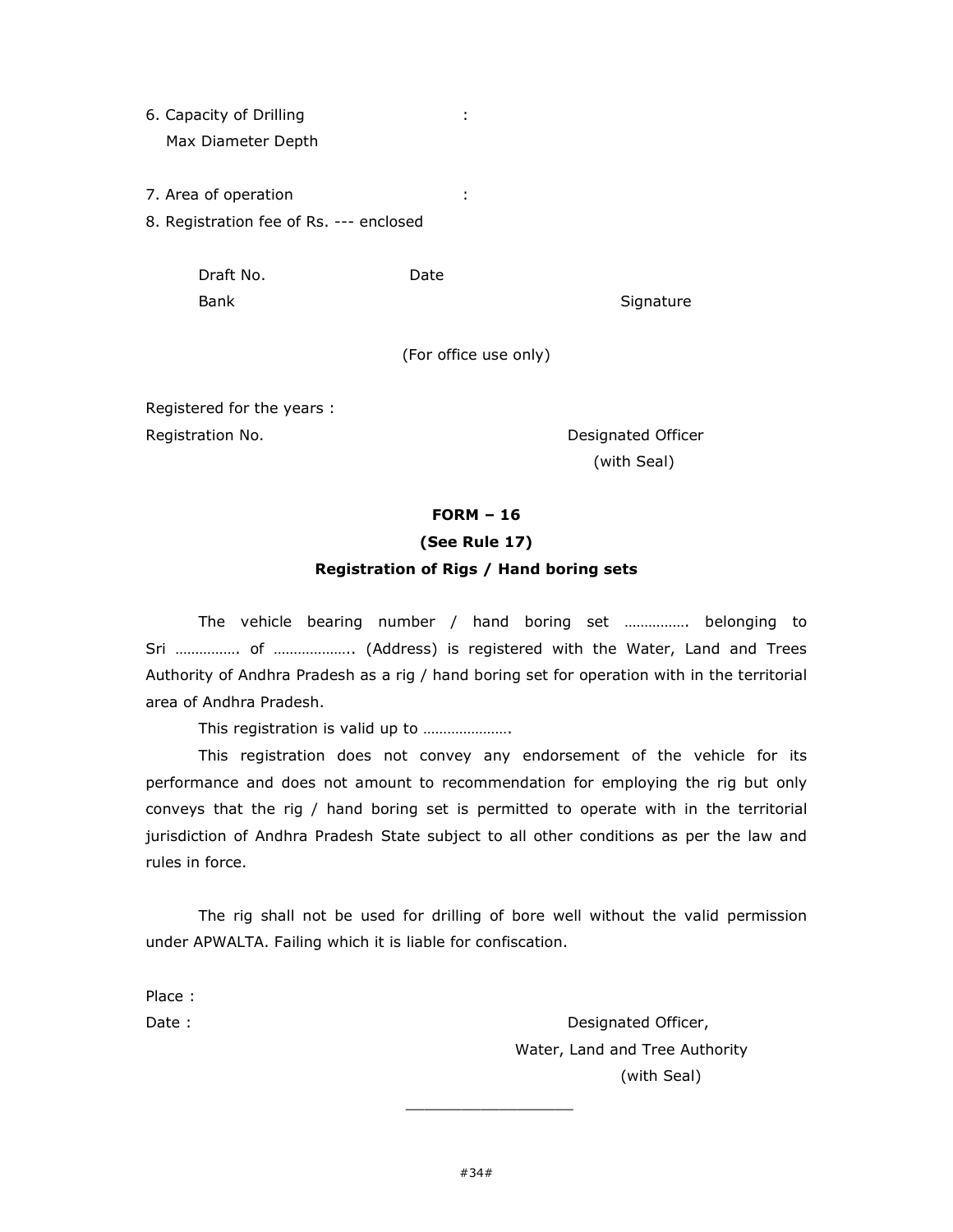# NOTIFICATIONS

# COMMENCEMENT OF THE ANDHRA PRADESH WATER, LAND AND TREES ACT 2002 W.E.F 19-04-2002

[G.O. Ms. No. 239, Panchayat Raj and Rural Development (RD.IV), 25<sup>th</sup> June, 2002]

 In exercise of the powers conferred under sub-section (3) of Section 1 of the Andhra Pradesh Water, Land and Trees Act, 2002 (A.P Act 10 of 2002), the Governor of Andhra Pradesh hereby appoints the  $19<sup>th</sup>$  April, 2002 as the date on which the said Act has been published in the Andhra Pradesh Gazette shall be the date on which the provisions of the Act shall be deemed to have come into force.

 $\_$ 

# CONSTITUTION OF ANDHRA PRADESH WATER, LAND, AND TREES AUTHORITY

[G.O. Ms. No. 240, Panchayat Raj and Rural Development (RD.IV), 25<sup>th</sup> June, 2002]

In exercise of the powers conferred under sub-section (1) and (2) of Section 3 of the Andhra Pradesh Water, Land and Trees Act, 2002 (A.P Act 10 of 2002), the Governor of Andhra Pradesh hereby constitute the Andhra Pradesh State, Water, Land and Trees Authority with the following Members namely :-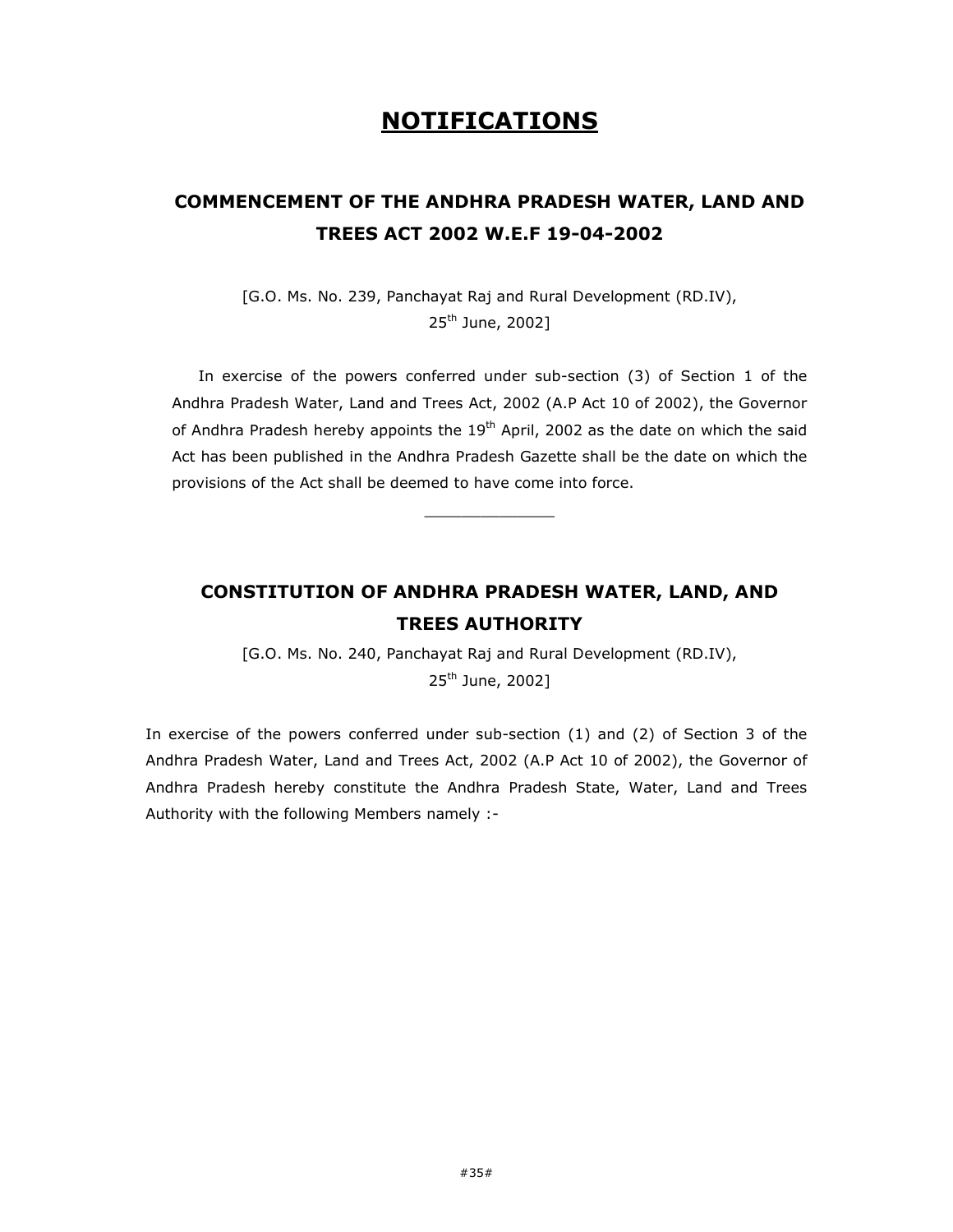The authority shall consist of :-

| (a) | Minister, Panchayat Raj, Rural Development and   Ex-Officio - Chairperson |                        |
|-----|---------------------------------------------------------------------------|------------------------|
|     | Rural Water Supply.                                                       |                        |
| (b) |                                                                           |                        |
| (c) | Chief Secretary to the Government                                         | Vice - Chairperson     |
| (d) | to the<br>Secretary<br>in-charge<br>of I<br>Government                    | Ex-Officio Member      |
|     | Agriculture                                                               |                        |
| (e) | Secretary to the Government in charge of                                  | Ex-Officio Member      |
|     | Irrigation and Command Area Development                                   |                        |
| (f) | Secretary to Government in-charge of Municipal   Ex-Officio Member        |                        |
|     | Administration                                                            |                        |
| (g) | Secretary to the Government in-charge of Rural   Ex-Officio Member        |                        |
|     | Water Supply                                                              |                        |
| (h) | Secretary to the Government in-charge                                     | of   Ex-Officio Member |
|     | Panchayat Raj                                                             |                        |
| (i) | in-charge<br>to the<br>Government<br>Secretary<br>of I                    | Ex-Officio Member      |
|     | Environment, Forests, Science and Technology                              |                        |
|     | Department                                                                |                        |
| (j) | Vice-Chancellor, Acharya N.G. Ranga Agriculture   Ex-Officio Member       |                        |
|     | University                                                                |                        |
| (k) | Dr. Y. Anjaneyulu, Head, Centre<br>1.<br>for $ $                          | Member                 |
|     | Environment, J.N.T.U                                                      |                        |
|     | 2. Prof. Sridhar Murthy, Head, Department of                              | Member                 |
|     | Geophysics, Osmania University                                            |                        |
|     | Dr. K.V. Rao, Professor, Department of<br>3.                              | Member                 |
|     | Chemical Engineering, Andhra University.                                  |                        |
| (1) | 1. Dr. T. Hanumanth Rao, Retd. Engineer-in-Chief   Member                 |                        |
|     | and Member in Water Conservation Mission                                  |                        |
|     | 2. Sri A.H. Moosvi, IFS (Retd), Principal Chief                           | Member                 |
|     | Conservator of Forests                                                    |                        |
|     | 3. Dr. J. Venkateswarlu, Director (Retd.)., CAZRI,                        | Member                 |
|     | Jodhpur                                                                   |                        |
| (m) | 1. Sri Y.V. Malla Reddy, Rural Development Trust                          | Member                 |
|     | (NGO), Anantapur, Andhra Pradesh                                          |                        |
| (n) | Secretary to Government in-charge<br>of<br>Rural                          | Ex-Officio<br>Member-  |
|     | Development                                                               | Secretary              |

 $\_$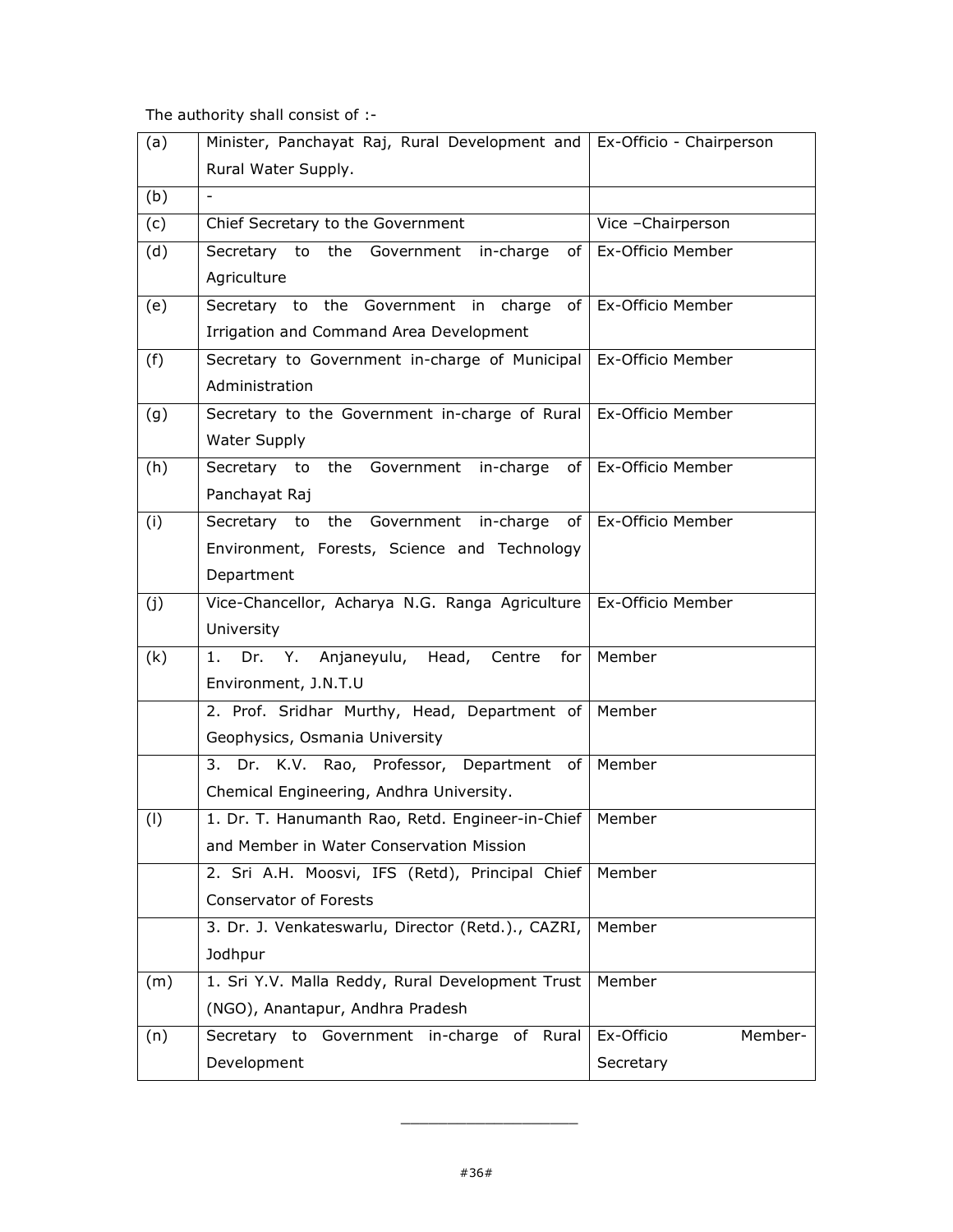# CONSTITUTION OF ANDHRA PRADESH WATER, LAND, AND TREES AUTHORITY AT THE DISTRICT / MANDAL LEVEL IN THE STATE

[G.O. Ms. No. 244, Panchayat Raj and Rural Development (RD.IV), 24<sup>th</sup> June, 2002]

I. Under Rule 8(1) of the Andhra Pradesh Water, Land and Trees Rules, 2002, the Government hereby constitute the District Water, Land and Trees Authority for each District in the State with the following Members :

| (a) The District Collector                  | Ex-Officio Chairman |
|---------------------------------------------|---------------------|
|                                             |                     |
| (c) Three Mandal Parishad Presidents and    |                     |
| two Zilla Parishad Territorial Constituency | Members             |
| members to be nominated by the Ex-officio   |                     |
| Chairman of the District Authority          |                     |
| (d) Joint Director, Agriculture Department  |                     |
| (e) Superintending Engineer, Irrigation     | Ex-Officio Member   |
| Department                                  | Ex-Officio Member   |
| (f) Superintending Engineer, Rural Water    |                     |
| Supply Department                           | Ex-Officio Member   |
| (g) Deputy Director, Ground Water           |                     |
| Department                                  | Ex-Officio Member   |
| (h) Deputy Director, Mines and Geology      |                     |
| Department                                  | Ex-Officio Member   |
| (i) Deputy Conservator of Forests           |                     |
| (Planning and Extension) or Territorial     | Ex-Officio Member   |
| Divisional Forest Officer.                  |                     |
| (j) Project Officer / Integrated Tribal     |                     |
| Development Agency / MADA / PTG.            | Ex-Officio Member   |
| (k) Regional Officer, Andhra Pradesh        |                     |
| Pollution Control Board.                    | Ex-Officio Member   |
| (I) Chief Executive Officer, Zilla Parishad |                     |
|                                             | Ex-Officio Member   |
|                                             | Ex-Officio Member   |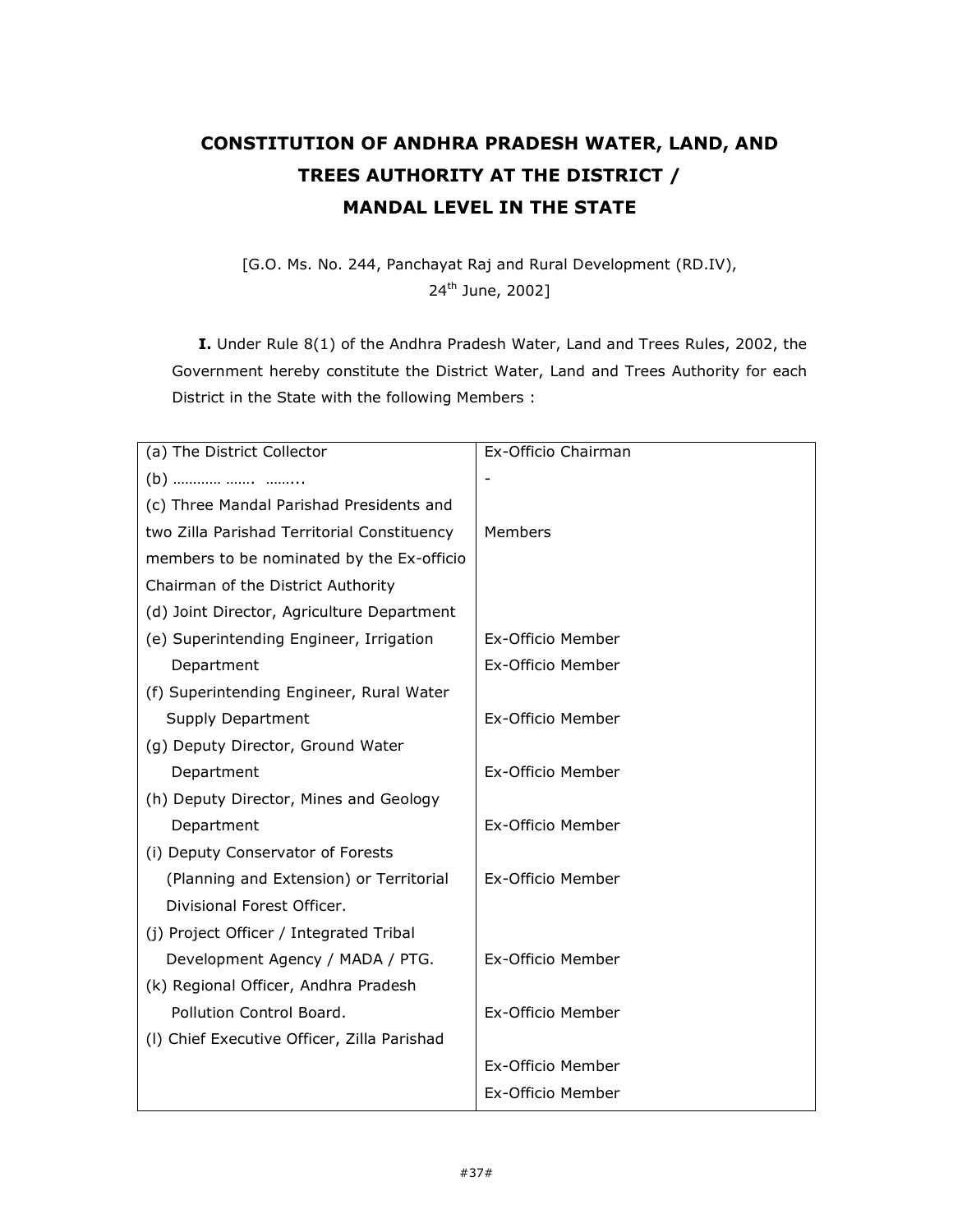| (m) An official from Hyderabad           |                             |
|------------------------------------------|-----------------------------|
| Metropolitan Water and Sewerage          |                             |
| Board, in respect of Rangareddy and      |                             |
| Hyderabad District.                      | Ex-Officio Member           |
| (n) One Official from Municipal          |                             |
| Administration Department.               |                             |
| (o) Other Non-Official persons not       |                             |
| exceeding five, who in the opinion of    | Members                     |
| the Ex-officio Chairman of the District  |                             |
| Authority are interested in the          |                             |
| conservation of natural resources of     |                             |
| which one shall belong to Scheduled      |                             |
| Caste, one to the Scheduled Tribe        |                             |
| and one shall be a Woman.                |                             |
| (p) Director, Urban Forestry, HUDA in    | Ex-Officio Member           |
| respect of Hyderabad and                 |                             |
| Rangareddy Districts.                    |                             |
| (q) Project Director, Drought Prone Area | Ex-Officio Member-Secretary |
| Programme / District Water               |                             |
| Management Agency.                       |                             |
|                                          |                             |

II. Under Rule 9 (1) of the Andhra Pradesh Water, Land and Trees Rules, 2002, the Government hereby constitute the District Water, Land and Trees Authority for each District in the State with the following Members :

| (a) | Mandal Revenue Officer of the concerned Mandal       | Ex-Officio Chairman        |
|-----|------------------------------------------------------|----------------------------|
| (b) | Mandal Parishad Development Officer                  | Ex-Officio Vice - Chairman |
| (c) | Sarpanch of the Mandal Headquarter Gram<br>Panchayat | Member                     |
|     |                                                      |                            |
|     | Two Mandal Parishad Territorial Constituency         |                            |
|     | Members of the concerned mandal to be nominated      |                            |
| (d) | by the Ex-officio Chairman of the Mandal Authority   | Members                    |
|     | with the approval of Ex-Officio Chairman of the      |                            |
|     | District Authority                                   |                            |
|     | Assistant Executive Engineer, Irrigation             |                            |
| (e) | Department                                           | Ex-Officio Member          |
| (f) | An Officer from Ground Water Department              | Ex-Officio Member          |